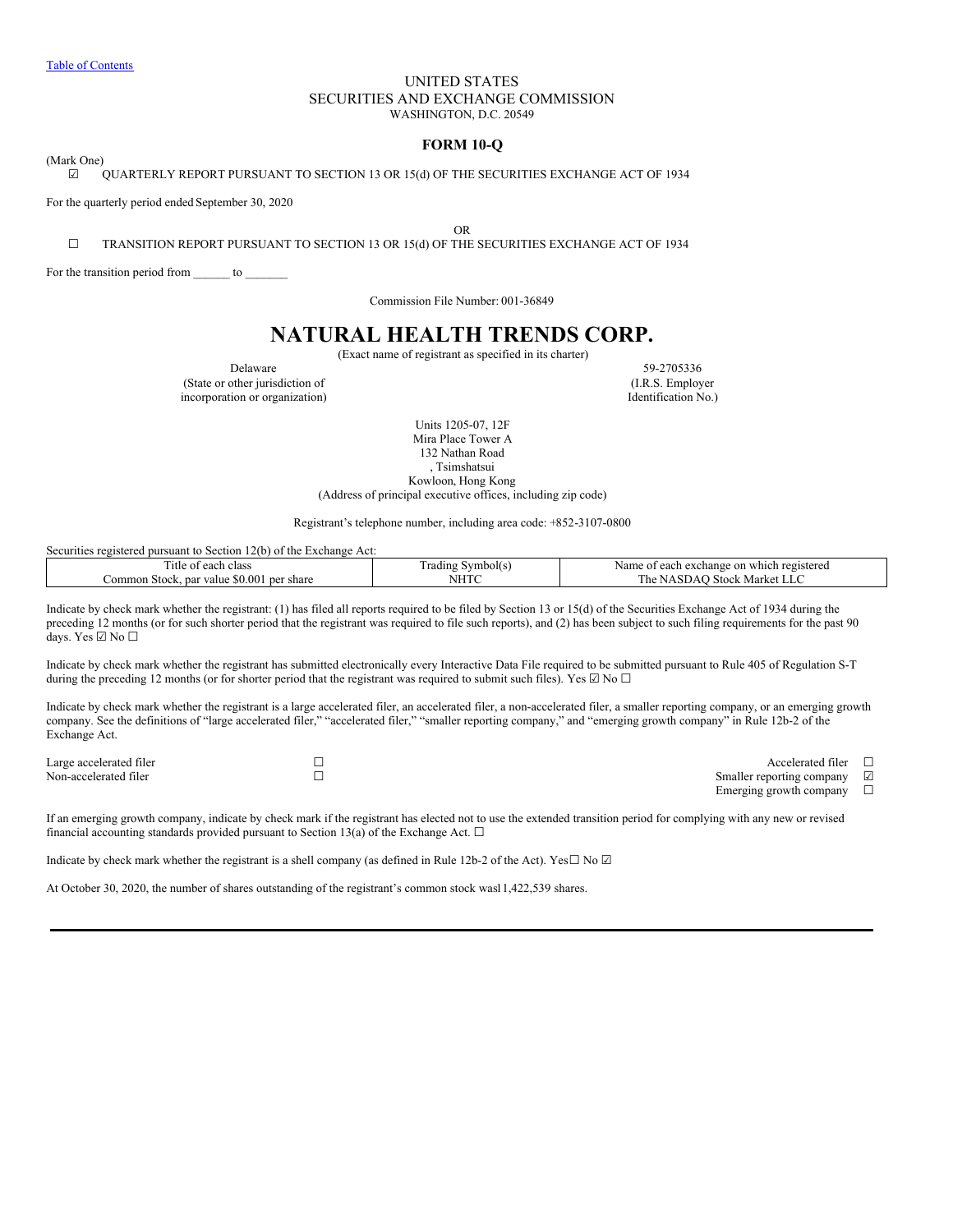#### **NATURAL HEALTH TRENDS CORP. Quarterly Report on Form 10-Q September 30, 2020**

#### **INDEX**

|                   |                                                                                       | Page             |
|-------------------|---------------------------------------------------------------------------------------|------------------|
|                   | PART I - FINANCIAL INFORMATION                                                        |                  |
| Item 1.           | <b>Financial Statements</b>                                                           |                  |
| Item 2.           | Management's Discussion and Analysis of Financial Condition and Results of Operations | <u>16</u>        |
| Item 3.           | <b>Quantitative and Qualitative Disclosures About Market Risk</b>                     |                  |
| Item 4.           | <b>Controls and Procedures</b>                                                        | $\frac{23}{23}$  |
|                   |                                                                                       |                  |
|                   | <b>PART II - OTHER INFORMATION</b>                                                    |                  |
| Item 1.           | <b>Legal Proceedings</b>                                                              | $\underline{24}$ |
| Item 1A.          | <b>Risk Factors</b>                                                                   | 24               |
| Item 2.           | Unregistered Sales of Equity Securities and Use of Proceeds                           | 24               |
| Item 3.           | <b>Defaults Upon Senior Securities</b>                                                | 24               |
| Item 4.           | <b>Mine Safety Disclosures</b>                                                        | 24               |
| Item 5.           | <b>Other Information</b>                                                              | 24               |
| Item 6.           | <b>Exhibits</b>                                                                       | 24               |
|                   |                                                                                       |                  |
| <b>Signatures</b> |                                                                                       | 25               |
|                   |                                                                                       |                  |
|                   |                                                                                       |                  |

### Table of [Contents](#page-0-0)

#### **FORWARD-LOOKING STATEMENTS**

This Quarterly Report on Form 10-Q, in particular "Item 2. Management's Discussion and Analysis of Financial Condition and Results of Operations," includes "forward-looking statements" within the meaning of Section 21E of the Securities Exchange Act of 1934, as amended (the "Exchange Act"). When used in this report, the words or phrases "will likely result," "expect," "intend," "will continue," "anticipate," "estimate," "project," "believe" and similar expressions are intended to identify "forward-looking statements" within the meaning of the Exchange Act. These statements represent our expectations or beliefs concerning, among other things, future revenue, earnings, growth strategies, new products and initiatives, future operations and operating results, and future business and market opportunities.

Forward-looking statements in this report speak only as of the date hereof, and forward-looking statements in documents incorporated by reference speak only as of the date of those documents. We undertake no obligation to publicly update or revise any forward-looking statement, whether as a result of new information, future events or otherwise, except as required by law. We caution and advise readers that these statements are based on certain assumptions that may not be realized and involve risks and uncertainties that could cause actual results to differ materially from the expectations and beliefs contained herein.

For a summary of certain risks related to our business, see "Part I, Item 1A. Risk Factors" in our most recent Annual Report on Form 10-K, which includes the following:

- We could be adversely affected by management changes or an inability to attract and retain key management, directors and consultants;
- Because our Hong Kong operations account for a substantial portion of our overall business, and substantially all of our Hong Kong business is derived from the sale of products to members in China, any material adverse change in our business relating to either Hong Kong or China would likely have a material adverse impact on our overall business;
- Our Hong Kong operations are being adversely affected by recent political and social developments in Hong Kong, and the negative impact on our operations and financial performance could continue or intensify;
- Our operations in China are subject to compliance with a myriad of applicable laws and regulations, and any actual or alleged violations of those laws or government actions otherwise directed at us could have a material adverse impact on our business and the value of our company;
- Our recent loss of a significant number of members is adversely affecting our business, and if we cannot stabilize or increase the number of members our business could be further negatively impacted;
- Epidemics, such as the 2020 coronavirus outbreak, or natural disasters, terrorist attacks or acts of war may seriously harm our business;
- We experienced negative operating cash flows during the year ended December 31, 2019, and if this trend continues it could have a material adverse effect on our business and our stock price;
- We are currently involved in, and may in the future face, lawsuits, claims, and governmental proceedings and inquiries that could harm our business;
- Although virtually all of our members are independent contractors, improper member actions that violate laws or regulations could harm our business;
- Direct-selling laws and regulations may prohibit or severely restrict our direct sales efforts and cause our revenue and profitability to decline, and regulators could adopt new regulations that harm our business;
- The high level of competition in our industry could adversely affect our business;
- Challenges by third parties to the legality of our business operations could harm our business;
- An increase in the amount of compensation paid to members would reduce profitability;
- Currency exchange rate fluctuations could lower our revenue and net income;
- Changes in tax or duty laws, and unanticipated tax or duty liabilities, could adversely affect our net income;
- Transfer pricing regulations affect our business and results of operations;
- Our products and related activities are subject to extensive government regulation, which could delay, limit or prevent the sale of some of our products in some markets;
- Failure of new products to gain member and market acceptance could harm our business;
- New regulations governing the marketing and sale of nutritional supplements could harm our business;
- Regulations governing the production and marketing of our personal care products could harm our business;
- If we are found not to be in compliance with good manufacturing practices our operations could be harmed;
- Failure to comply with domestic and foreign laws and regulations governing product claims and advertising could harm our business;
- Adverse publicity associated with our products, ingredients or network marketing program, or those of similar companies, could harm our financial condition and operating results;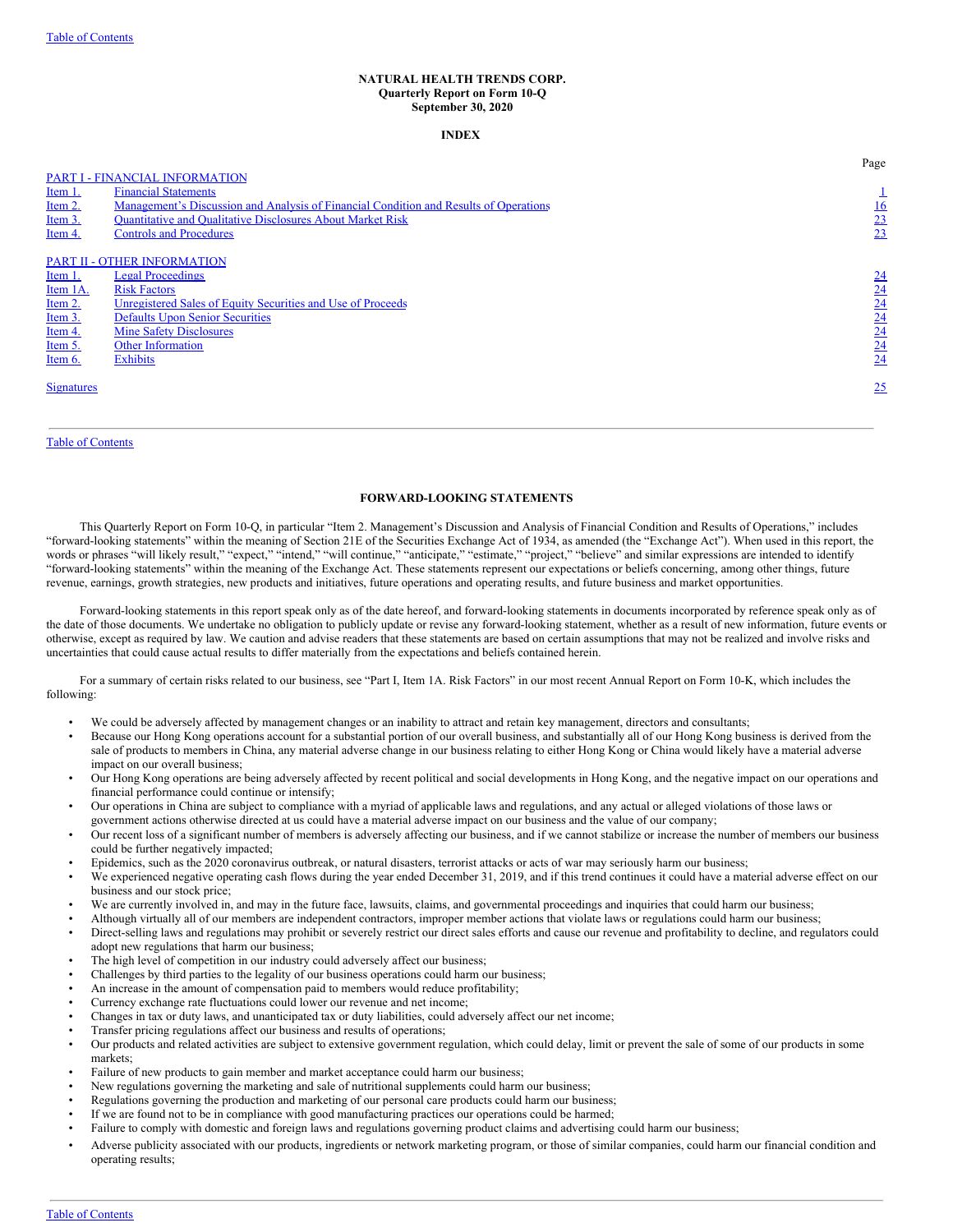- We are subject to risks relating to product concentration and lack of revenue diversification;
- We rely on a limited number of independent third parties to manufacture and supply our products;
- Growth may be impeded by the political and economic risks of entering and operating in foreign markets;
- We are subject to anti-bribery laws, including the U.S. Foreign Corrupt Practices Act;
- Recently enacted tariffs, other potential changes to tariff and import/export regulations, and ongoing trade disputes between the United States and other jurisdictions, particularly China, may have a negative effect on global economic conditions and our business, financial results and financial condition;
- We may be held responsible for certain taxes or assessments relating to the activities of our members and service providers, which could harm our financial condition and operating results;
- We may be unable to protect or use our intellectual property rights;
- We do not have a comprehensive product liability insurance program and product liability claims could hurt our business;
- Failure to maintain effective internal controls in accordance with the Sarbanes-Oxley Act of 2002 could negatively impact our business and the market price of our stock;
- We rely on and are subject to risks associated with our reliance upon information technology systems;
- System disruptions or failures, cybersecurity risks, and compromises of data could harm our business;
- Our systems, software and data reside on third-party servers, exposing us to risks that disruption or intrusion of those servers could temporarily or permanently interrupt our access and damage our business;
- Disappointing quarterly revenue or operating results could cause the price of our common stock to fall;
- Our common stock is particularly subject to volatility because of the industry and markets in which we operate;
- Our common stock continues to experience wide fluctuations in trading volumes and prices. This may make it more difficult for holders of our common stock to sell shares when they want and at prices they find attractive; and
- Future sales by us or our existing stockholders could depress the market price of our common stock.

Additional factors that could cause actual results to differ materially from our forward-looking statements are set forth in this report, including under the headings "Risk Factors" and "Management's Discussion and Analysis of Financial Condition and Results of Operations," and in our financial statements and the related notes.

### Table of [Contents](#page-0-0)

### **PART I - FINANCIAL INFORMATION**

### **Item 1. FINANCIAL STATEMENTS**

### **NATURAL HEALTH TRENDS CORP. CONSOLIDATED BALANCE SHEETS (In thousands, except share data)**

|                                                                                                               |              | September 30, 2020 |              | December 31, 2019 |
|---------------------------------------------------------------------------------------------------------------|--------------|--------------------|--------------|-------------------|
|                                                                                                               |              | (Unaudited)        |              |                   |
| <b>ASSETS</b>                                                                                                 |              |                    |              |                   |
| Current assets:                                                                                               |              |                    |              |                   |
| Cash and cash equivalents                                                                                     | $\mathbb{S}$ | 90,789             | $\mathbb{S}$ | 96,035            |
| Inventories                                                                                                   |              | 4,259              |              | 6,404             |
| Other current assets                                                                                          |              | 4,972              |              | 5,936             |
| Total current assets                                                                                          |              | 100,020            |              | 108,375           |
| Property and equipment, net                                                                                   |              | 581                |              | 735               |
| Operating lease right-of-use assets                                                                           |              | 4,200              |              | 3,135             |
| Restricted cash                                                                                               |              | 517                |              | 3,390             |
| Deferred tax asset                                                                                            |              | 1,069              |              | 2,039             |
| Other assets                                                                                                  |              | 701                |              | 823               |
| Total assets                                                                                                  | \$           | 107,088            | S            | 118,497           |
| LIABILITIES AND STOCKHOLDERS' EQUITY                                                                          |              |                    |              |                   |
| Current liabilities:                                                                                          |              |                    |              |                   |
| Accounts payable                                                                                              | \$           | 887                | $\mathbf S$  | 680               |
| Accrued commissions                                                                                           |              | 3,046              |              | 2,931             |
| Other accrued expenses                                                                                        |              | 1,786              |              | 2,387             |
| Deferred revenue                                                                                              |              | 3,477              |              | 4,506             |
| Amounts held in eWallets                                                                                      |              | 9,831              |              | 12,938            |
| Operating lease liabilities                                                                                   |              | 1,217              |              | 1,655             |
| Other current liabilities                                                                                     |              | 1,067              |              | 1,205             |
| Total current liabilities                                                                                     |              | 21,311             |              | 26,302            |
| Income taxes payable                                                                                          |              | 13,748             |              | 15,365            |
| Deferred tax liability                                                                                        |              | 203                |              | 202               |
|                                                                                                               |              | 3,150              |              | 1,564             |
| Operating lease liabilities                                                                                   |              |                    |              |                   |
| <b>Total liabilities</b>                                                                                      |              | 38,412             |              | 43,433            |
| Commitments and contingencies (Note 7)                                                                        |              |                    |              |                   |
| Stockholders' equity:                                                                                         |              |                    |              |                   |
| Preferred stock, \$0.001 par value; 5,000,000 shares authorized; no shares issued and outstanding             |              | -                  |              |                   |
| Common stock, \$0.001 par value; 50,000,000 shares authorized; 12,979,414 shares issued at September 30, 2020 |              |                    |              |                   |
| and December 31, 2019                                                                                         |              | 13                 |              | 13                |
| Additional paid-in capital                                                                                    |              | 86,102             |              | 86,102            |
| Retained earnings                                                                                             |              | 9,358              |              | 16,117            |
| Accumulated other comprehensive loss                                                                          |              | (893)              |              | (1,264)           |
| Treasury stock, at cost; 1,556,875 shares at September 30, 2020 and December 31, 2019                         |              | (25,904)           |              | (25,904)          |
| Total stockholders' equity                                                                                    |              | 68,676             |              | 75,064            |
| Total liabilities and stockholders' equity                                                                    | S            | 107,088            | S            | 118,497           |

See accompanying notes to consolidated financial statements.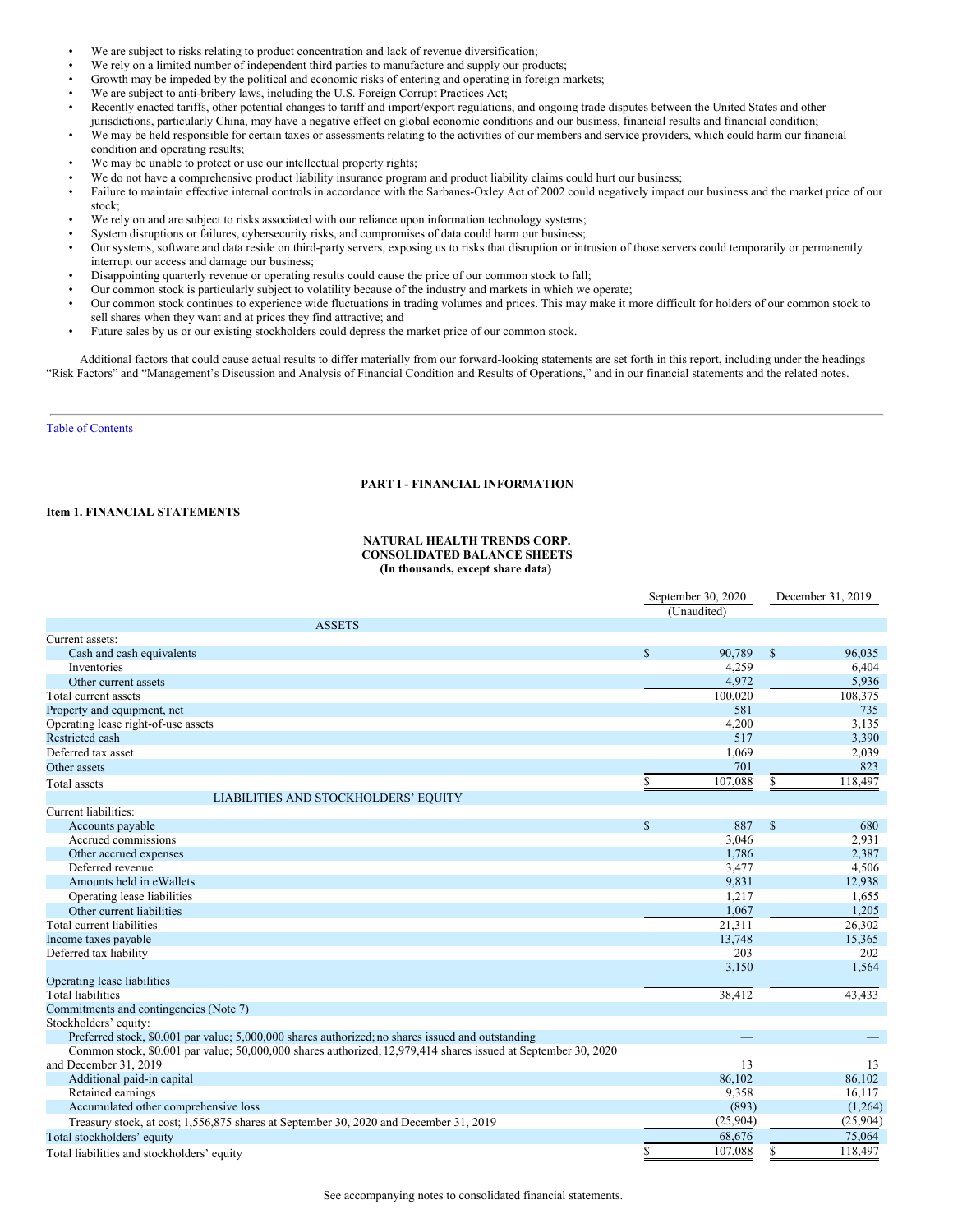### **NATURAL HEALTH TRENDS CORP. CONSOLIDATED STATEMENTS OF OPERATIONS (UNAUDITED) (In thousands, except per share data)**

1

|                                              | Three Months Ended September 30, |        |  | Nine Months Ended September 30, |  |        |              |         |
|----------------------------------------------|----------------------------------|--------|--|---------------------------------|--|--------|--------------|---------|
|                                              |                                  | 2020   |  | 2019                            |  | 2020   |              | 2019    |
| Net sales                                    |                                  | 14.124 |  | 17,023                          |  | 45.476 | $\mathbf{s}$ | 59,779  |
| Cost of sales                                |                                  | 3,635  |  | 4,371                           |  | 12,966 |              | 15,002  |
| Gross profit                                 |                                  | 10,489 |  | 12,652                          |  | 32,510 |              | 44,777  |
| Operating expenses:                          |                                  |        |  |                                 |  |        |              |         |
| Commissions expense                          |                                  | 5,620  |  | 7,362                           |  | 19,336 |              | 28,258  |
| Selling, general and administrative expenses |                                  | 4,201  |  | 6,354                           |  | 13,771 |              | 20,296  |
| Total operating expenses                     |                                  | 9,821  |  | 13,716                          |  | 33,107 |              | 48,554  |
| Income (loss) from operations                |                                  | 668    |  | (1,064)                         |  | (597)  |              | (3,777) |
| Other income, net                            |                                  | 385    |  | 323                             |  | 603    |              | 1,128   |
| Income (loss) before income taxes            |                                  | 1,053  |  | (741)                           |  | h      |              | (2,649) |
| Income tax provision (benefit)               |                                  | 418    |  | 502                             |  | (90)   |              | 120     |
| Net income (loss)                            |                                  | 635    |  | (1, 243)                        |  | 96     |              | (2,769) |
| Net income (loss) per common share:          |                                  |        |  |                                 |  |        |              |         |
| Basic                                        |                                  | 0.06   |  | (0.12)                          |  | 0.01   |              | (0.25)  |
| <b>Diluted</b>                               |                                  | 0.06   |  | (0.12)                          |  | 0.01   |              | (0.25)  |
| Weighted-average common shares outstanding:  |                                  |        |  |                                 |  |        |              |         |
| <b>Basic</b>                                 |                                  | 10,678 |  | 10,623                          |  | 10,581 |              | 11,010  |
| Diluted                                      |                                  | 11,424 |  | 10,623                          |  | 11,424 |              | 11,010  |

See accompanying notes to consolidated financial statements.

2

Table of [Contents](#page-0-0)

### **NATURAL HEALTH TRENDS CORP. CONSOLIDATED STATEMENTS OF COMPREHENSIVE INCOME (LOSS) (UNAUDITED) (In thousands)**

|                                                            | Three Months Ended September 30. |  |         | Nine Months Ended September 30. |      |  |         |  |
|------------------------------------------------------------|----------------------------------|--|---------|---------------------------------|------|--|---------|--|
|                                                            | 2020                             |  | 2019    |                                 | 2020 |  | 2019    |  |
| Net income (loss)                                          | 635                              |  | (1.243) |                                 | 96   |  | (2,769) |  |
| Other comprehensive income (loss), net of tax:             |                                  |  |         |                                 |      |  |         |  |
| Foreign currency translation adjustment                    | 493                              |  | (584)   |                                 | 355  |  | (537)   |  |
| Unrealized gains (losses) on available-for-sale securities |                                  |  |         |                                 |      |  | 23      |  |
| Comprehensive income (loss)                                | 1.126                            |  | (1.815) |                                 | 467  |  | (3,283) |  |

See accompanying notes to consolidated financial statements.

3

Table of [Contents](#page-0-0)

## **NATURAL HEALTH TRENDS CORP. CONSOLIDATED STATEMENTS OF STOCKHOLDERS' EQUITY (UNAUDITED) (In Thousands, Except Share Data)**

Nine months ended September 30, 2020

|                                                      |               |                 |               |          | Additional              |          |               | Accumulated<br>Other |                       |            |          |
|------------------------------------------------------|---------------|-----------------|---------------|----------|-------------------------|----------|---------------|----------------------|-----------------------|------------|----------|
|                                                      |               | Preferred Stock | Common Stock  |          | Paid-In                 | Retained | Comprehensive |                      | <b>Treasury Stock</b> |            |          |
|                                                      | <b>Shares</b> | Amount          | <b>Shares</b> | Amount   | Capital                 | Earnings |               | Loss                 | <b>Shares</b>         | Amount     | Total    |
| BALANCE, December 31, 2019                           |               |                 | 12,979,414    | 13<br>\$ | 86,102<br><sup>\$</sup> | \$16,117 |               | (1,264)              | (1,556,875)           | \$(25,904) | \$75,064 |
| Net loss                                             |               |                 |               |          |                         | (573)    |               |                      |                       |            | (573)    |
| Dividends declared, \$0.20/share                     |               |                 |               |          |                         | (2, 285) |               | _                    |                       |            | (2, 285) |
| Foreign currency translation<br>adjustments          |               |                 |               |          |                         |          |               | (222)                |                       |            | (222)    |
| Unrealized losses on available-for-                  |               |                 |               |          |                         |          |               |                      |                       |            |          |
| sale securities                                      |               |                 |               |          |                         |          |               | (87)                 |                       |            | (87)     |
| BALANCE, March 31, 2020                              |               |                 | 12,979,414    | 13       | 86,102                  | 13,259   |               | (1, 573)             | (1, 556, 875)         | (25,904)   | 71,897   |
| Net income                                           |               |                 |               |          |                         | 34       |               |                      |                       |            | 34       |
| Dividends declared, \$0.20/share                     |               |                 |               |          |                         | (2, 285) |               |                      |                       |            | (2, 285) |
| Foreign currency translation                         |               |                 |               |          |                         |          |               |                      |                       |            |          |
| adjustments                                          |               |                 |               |          |                         |          |               | 84                   |                       |            | 84       |
| Unrealized gains on available-for-sale<br>securities |               |                 |               |          |                         |          |               | 105                  |                       |            | 105      |
|                                                      |               |                 |               |          |                         |          |               |                      |                       |            |          |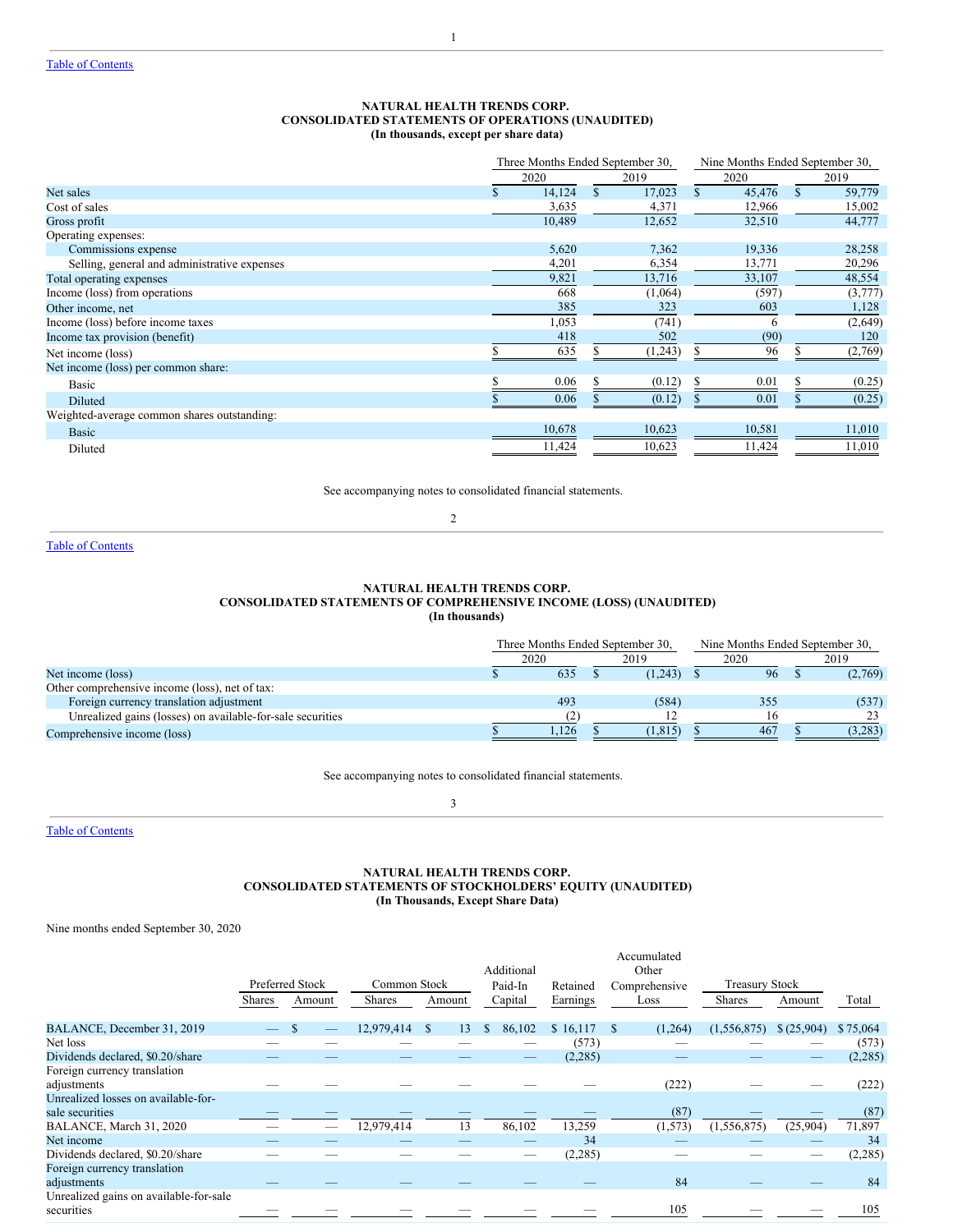| BALANCE, June 30, 2020                  |                          |   | 12.979.414 | 13 | 86.102 | 11.008  | (1.384) | (1.556.875) | (25,904)                 | 69,835   |
|-----------------------------------------|--------------------------|---|------------|----|--------|---------|---------|-------------|--------------------------|----------|
| Net income                              |                          |   |            |    |        | 635     |         |             |                          | 635      |
| Dividends declared, \$0.20/share        |                          |   |            |    |        | (2,285) | _       |             | $\overline{\phantom{a}}$ | (2, 285) |
| Foreign currency translation            |                          |   |            |    |        |         |         |             |                          |          |
| adjustments                             |                          |   |            |    |        |         | 493     |             |                          | 493      |
| Unrealized losses on available-for-sale |                          |   |            |    |        |         |         |             |                          |          |
| securities                              |                          |   |            |    |        |         |         |             |                          | (2)      |
| BALANCE, September 30, 2020             | $\overline{\phantom{a}}$ | _ | 12.979.414 |    | 86.102 | 9,358   | (893)   | (1.556.875) | \$(25,904)               | \$68,676 |

Nine months ended September 30, 2019

|                                                      |               |                 |               |           |              |          | Accumulated            |                       |              |          |
|------------------------------------------------------|---------------|-----------------|---------------|-----------|--------------|----------|------------------------|-----------------------|--------------|----------|
|                                                      |               |                 |               |           | Additional   |          | Other                  |                       |              |          |
|                                                      |               | Preferred Stock | Common Stock  |           | Paid-In      | Retained | Comprehensive          | <b>Treasury Stock</b> |              |          |
|                                                      | <b>Shares</b> | Amount          | <b>Shares</b> | Amount    | Capital      | Earnings | Loss                   | <b>Shares</b>         | Amount       | Total    |
| BALANCE, December 31, 2018                           |               |                 | 12,979,414    | 13<br>\$. | S<br>86,415  | \$44,431 | (1,250)<br>$\mathbf S$ | (1,603,322)           | \$ (39, 748) | \$89,861 |
| Net loss                                             |               |                 |               |           |              | (1,923)  |                        |                       |              | (1,923)  |
| Common stock issued                                  |               |                 |               |           | (166)        |          |                        | 22,603                | 543          | 377      |
| Dividends declared, \$0.24/share                     |               |                 |               |           |              | (2,736)  |                        |                       |              | (2,736)  |
| Foreign currency translation                         |               |                 |               |           |              |          |                        |                       |              |          |
| adjustments                                          |               |                 |               |           |              |          | 259                    |                       |              | 259      |
| Unrealized gains on available-for-sale               |               |                 |               |           |              |          |                        |                       |              |          |
| securities                                           |               |                 |               |           |              |          | 17                     |                       |              | 17       |
| BALANCE, March 31, 2019                              |               |                 | 12,979,414    | 13        | 86,249       | 39,772   | (974)                  | (1,580,719)           | (39,205)     | 85,855   |
| Net income                                           |               |                 |               |           |              | 397      | -                      |                       |              | 397      |
| Repurchase of common stock                           |               |                 |               |           |              |          |                        | (612, 729)            | (6,682)      | (6,682)  |
| Foreign currency translation                         |               |                 |               |           |              |          |                        |                       |              |          |
| adjustments                                          |               |                 |               |           |              |          | (212)                  |                       |              | (212)    |
| Unrealized losses on available-for-                  |               |                 |               |           |              |          |                        |                       |              |          |
| sale securities                                      |               |                 |               |           |              |          | (6)                    |                       |              | (6)      |
| BALANCE, June 30, 2019                               |               |                 | 12,979,414    | 13        | 86,249       | 40,169   | (1, 192)               | (2, 193, 448)         | (45, 887)    | 79,352   |
| Net loss                                             |               |                 |               |           |              | (1,243)  |                        |                       |              | (1,243)  |
| Repurchase of common stock                           |               |                 |               |           |              |          |                        | (383, 127)            | (2,882)      | (2,882)  |
| Common stock issued                                  |               |                 |               |           | (147)        | (15,359) |                        | 1,117,485             | 23,418       | 7,912    |
| Foreign currency translation<br>adjustments          |               |                 |               |           |              |          | (584)                  |                       |              | (584)    |
| Unrealized gains on available-for-sale<br>securities |               |                 |               |           |              |          | 12                     |                       |              | 12       |
| BALANCE, September 30, 2019                          |               |                 | 12.979.414    | 13<br>S   | 86.102<br>S. | \$23,567 | (1,764)                | (1.459.090)           | \$(25,351)   | \$82,567 |

See accompanying notes to consolidated financial statements.

4

Table of [Contents](#page-0-0)

#### **NATURAL HEALTH TRENDS CORP. CONSOLIDATED STATEMENTS OF CASH FLOWS (UNAUDITED) (In thousands)**

|                                                                                      | Nine Months Ended September 30, |   |           |  |  |
|--------------------------------------------------------------------------------------|---------------------------------|---|-----------|--|--|
|                                                                                      | 2020                            |   | 2019      |  |  |
| <b>CASH FLOWS FROM OPERATING ACTIVITIES:</b>                                         |                                 |   |           |  |  |
| Net income (loss)                                                                    | S<br>96                         | S | (2,769)   |  |  |
| Adjustments to reconcile net income (loss) to net cash used in operating activities: |                                 |   |           |  |  |
| Depreciation and amortization                                                        | 301                             |   | 290       |  |  |
| Noncash lease expense                                                                | 1,199                           |   | 1,336     |  |  |
| Deferred income taxes                                                                | 979                             |   | (3)       |  |  |
| Changes in assets and liabilities:                                                   |                                 |   |           |  |  |
| <b>Inventories</b>                                                                   | 2,193                           |   | 4,104     |  |  |
| Other current assets                                                                 | 923                             |   | (1,674)   |  |  |
| Other assets                                                                         | 120                             |   |           |  |  |
| Accounts payable                                                                     | 206                             |   | (1,002)   |  |  |
| Accrued commissions                                                                  | 136                             |   | (8,683)   |  |  |
| Other accrued expenses                                                               | (598)                           |   | (1,779)   |  |  |
| Deferred revenue                                                                     | (1,045)                         |   | (3,485)   |  |  |
| Amounts held in eWallets                                                             | (3,163)                         |   | (1,508)   |  |  |
| Operating lease liabilities                                                          | (1,120)                         |   | (1,392)   |  |  |
| Income taxes payable                                                                 | (1,617)                         |   | (1,617)   |  |  |
| Other current liabilities                                                            | (140)                           |   | (235)     |  |  |
| Long-term incentive                                                                  |                                 |   | (333)     |  |  |
| Net cash used in operating activities                                                | (1,530)                         |   | (18, 748) |  |  |
| <b>CASH FLOWS FROM INVESTING ACTIVITIES:</b>                                         |                                 |   |           |  |  |
| Purchases of property and equipment                                                  | (147)                           |   | (181)     |  |  |
| Net cash used in investing activities                                                | (147)                           |   | (181)     |  |  |
| CASH FLOWS FROM FINANCING ACTIVITIES:                                                |                                 |   |           |  |  |
| Repurchase of common stock                                                           |                                 |   | (9, 564)  |  |  |
| Dividends paid                                                                       | (6, 855)                        |   | (2,736)   |  |  |
| Net cash used in financing activities                                                | (6, 855)                        |   | (12,300)  |  |  |
| Effect of exchange rates on cash, cash equivalents and restricted cash               | 413                             |   | (428)     |  |  |
| Net decrease in cash, cash equivalents and restricted cash                           | (8,119)                         |   | (31,657)  |  |  |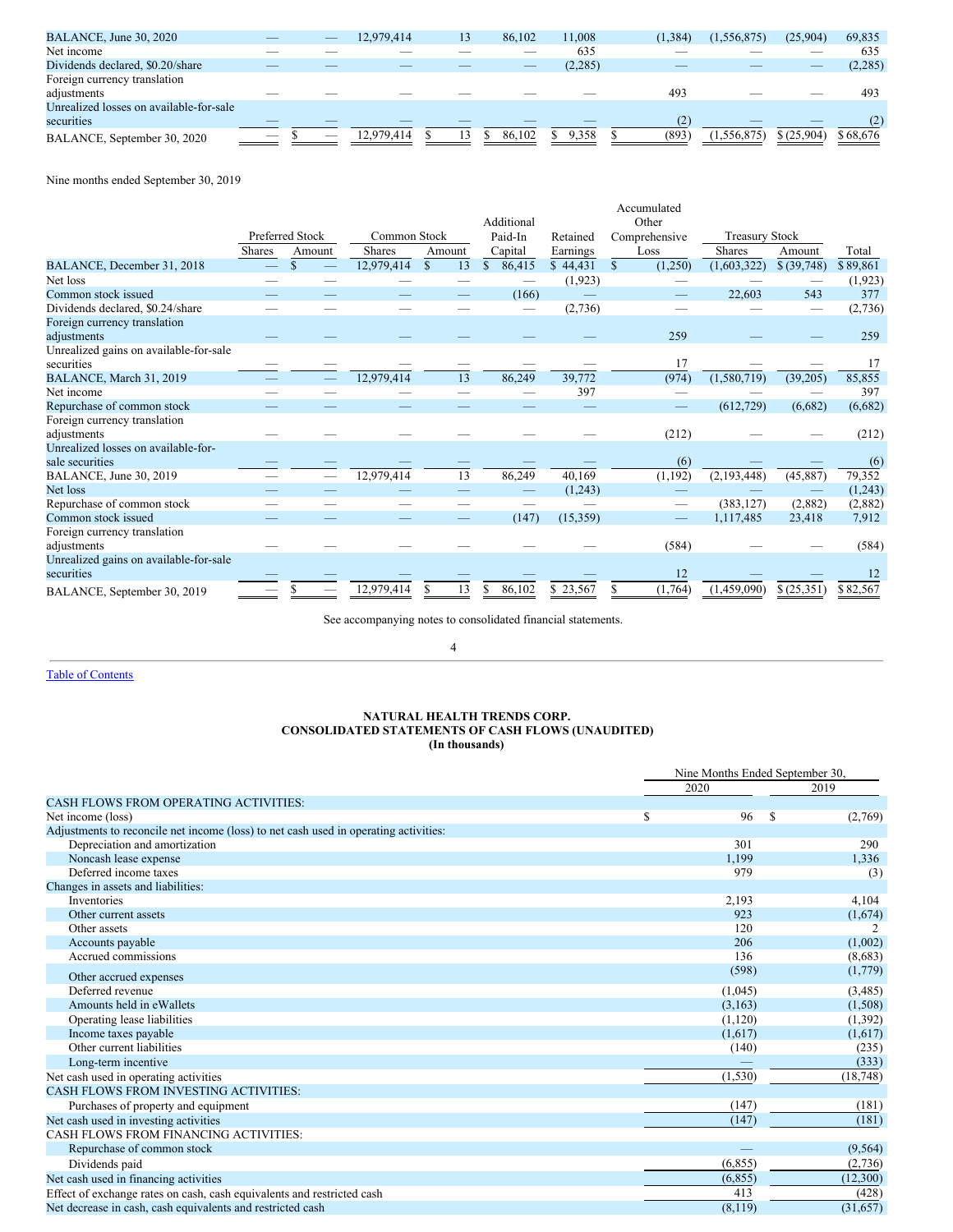| CASH, CASH EQUIVALENTS AND RESTRICTED CASH, beginning of period          | 99.425                   | 135.651 |
|--------------------------------------------------------------------------|--------------------------|---------|
| CASH, CASH EQUIVALENTS AND RESTRICTED CASH, end of period                | 91.306                   | 103,994 |
| SUPPLEMENTAL DISCLOSURES OF OTHER CASH FLOW INFORMATION:                 |                          |         |
| Issuance of treasury stock for employee awards, net                      | $\overline{\phantom{m}}$ | 8.289   |
| Right-of-use assets obtained in exchange for operating lease liabilities | 2.724                    | 5.058   |
|                                                                          |                          |         |

See accompanying notes to consolidated financial statements.

5

Table of [Contents](#page-0-0)

## **NATURAL HEALTH TRENDS CORP. NOTES TO CONSOLIDATED FINANCIAL STATEMENTS (UNAUDITED)**

#### **1. NATURE OF OPERATIONS, BASIS OF PRESENTATION AND CONSOLIDATION**

#### *Nature of Operations*

Natural Health Trends Corp., a Delaware corporation (whether ornot including its subsidiaries, the "Company"), is an international direct-selling and e-commerce company. Subsidiaries controlled by the Company sell personal care, wellness, and "quality of life" products under the "NHT Global" brand.

The Company's wholly-owned subsidiaries have an active physical presence in the following markets: the Americas, which consists of the United States, Canada, Cayman Islands, Mexico and Peru; Greater China, which consists of Hong Kong, Taiwan and China; Southeast Asia, which consists of Singapore, Malaysia, Thailand and Vietnam; South Korea; Japan; India; and Europe. The Company also operates in Russia and Kazakhstan through an engagement with a local service provider.

## *Basis of Presentation*

The unaudited interim consolidated financial statements have been prepared in accordance with accounting principles generally accepted in the United States of America for interim financial information and with the instructions to Form 10-Q and Rule 10-01 of Regulation S-X. As a result, certain information and footnote disclosures normally included in financial statements prepared in accordance with accounting principles generally accepted in the United States of America have been condensed or omitted. In the opinion of management, the accompanying unaudited interim consolidated financial statements contain all adjustments, consisting of normal recurring adjustments, considered necessary for a fair statement of the Company's financial information for the interim periods presented. The results of operations of any interim period are not necessarily indicative of the results of operations to be expected for the fiscal year. These consolidated financial statements should be read in conjunction with the consolidated financial statements and related notes included in the Company's 2019 Annual Report on Form10-K filed with the United States Securities and Exchange Commission (SEC) on March 9, 2020.

#### *Principles of Consolidation*

The consolidated financial statements include the accounts of the Company and all of its wholly-owned subsidiaries. All significant inter-company balances and transactions have been eliminated in consolidation.

#### *Restricted Cash*

In June 2015, the Company funded a bank deposit account in the amount of CNY20 million (\$2.9 million at December 31, 2019) in anticipation of submitting a direct selling license application in China. Such deposit is required by Chinese laws to establish a consumer protection fund. The Company received a refund of this deposit in March 2020 in connection with the withdrawal of its application.

### *Net Income (Loss) Per Common Share*

Diluted net income (loss) per common share is determined using the weighted-average number of common shares outstanding during the period, adjusted for the dilutive effect of common stock equivalents. The dilutive effect of non-vested restricted stock is reflected by application of the treasury stock method. Under the treasury stock method, the amount of compensation cost for future service that the Company has not yet recognized, if any, is assumed to be used to repurchase shares.

The following tables illustrate the computation of basic and diluted net income (loss) per common share for the periods indicated (in thousands, except per share data):

|                                             |     |                       |                                |     | Three Months Ended September 30, |               |                     |                                |   |                     |
|---------------------------------------------|-----|-----------------------|--------------------------------|-----|----------------------------------|---------------|---------------------|--------------------------------|---|---------------------|
|                                             |     |                       | 2020                           |     |                                  | 2019          |                     |                                |   |                     |
|                                             |     | Income<br>(Numerator) | <b>Shares</b><br>(Denominator) |     | Per Share<br>Amount              |               | Loss<br>(Numerator) | <b>Shares</b><br>(Denominator) |   | Per Share<br>Amount |
| Basic net income (loss) per common share:   |     |                       |                                |     |                                  |               |                     |                                |   |                     |
| Net income (loss) available to common       |     |                       |                                |     |                                  |               |                     |                                |   |                     |
| stockholders                                | \$. | 635                   | 10,678                         |     | 0.06                             | S             | (1,243)             | 10,623                         |   | (0.12)              |
| Effect of dilutive securities:              |     |                       |                                |     |                                  |               |                     |                                |   |                     |
| Non-vested restricted stock                 |     |                       | 746                            |     |                                  |               |                     |                                |   |                     |
| Diluted net income (loss) per common share: |     |                       |                                |     |                                  |               |                     |                                |   |                     |
| Net income (loss) available to common       |     |                       |                                |     |                                  |               |                     |                                |   |                     |
| stockholders plus assumed conversions       |     | 635                   | 11,424                         | \$. | 0.06                             |               | (1,243)             | 10,623                         | S | (0.12)              |
|                                             |     |                       |                                |     | Nine Months Ended September 30,  |               |                     |                                |   |                     |
|                                             |     |                       | 2020                           |     |                                  |               |                     | 2019                           |   |                     |
|                                             |     | Income<br>(Numerator) | <b>Shares</b><br>(Denominator) |     | Per Share<br>Amount              |               | Loss<br>(Numerator) | <b>Shares</b><br>(Denominator) |   | Per Share<br>Amount |
| Basic net income (loss) per common share:   |     |                       |                                |     |                                  |               |                     |                                |   |                     |
| Net income (loss) available to common       |     |                       |                                |     |                                  |               |                     |                                |   |                     |
| stockholders                                | S   | 96                    | 10,581                         |     | 0.01                             | <sup>\$</sup> | (2,769)             | 11,010                         |   | (0.25)              |
| Effect of dilutive securities:              |     |                       |                                |     |                                  |               |                     |                                |   |                     |
| Non-vested restricted stock                 |     |                       | 843                            |     |                                  |               |                     |                                |   |                     |
| Diluted net income (loss) per common share: |     |                       |                                |     |                                  |               |                     |                                |   |                     |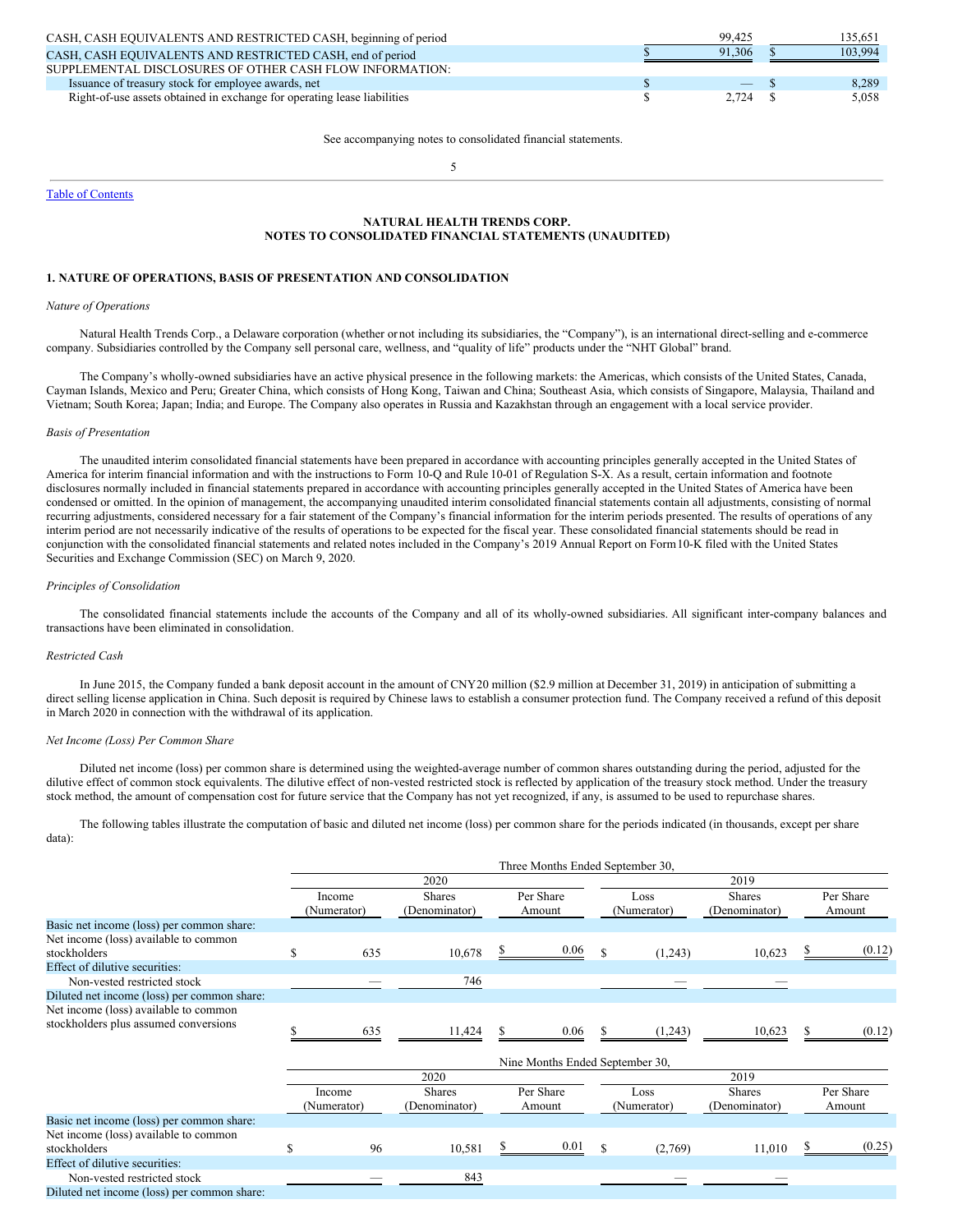| Net income (loss) available to common |
|---------------------------------------|
| stockholders plus assumed conversions |

| Net income<br>011<br>to common<br>anable<br>' IOS. |  |  |     |     |     |                  |
|----------------------------------------------------|--|--|-----|-----|-----|------------------|
| stockholder.<br>conversions<br>assum<br>plu:       |  |  | 0.0 | 760 | 010 | $\alpha$<br>،∠…ں |

In periods when losses are reported, the weighted-average number of common shares outstanding excludes common stock equivalents because their inclusion would be anti-dilutive. As such, non-vested restricted stock totaling 672,231 and 263,289 shares were not included for the three and nine months ended September 30, 2019, respectively.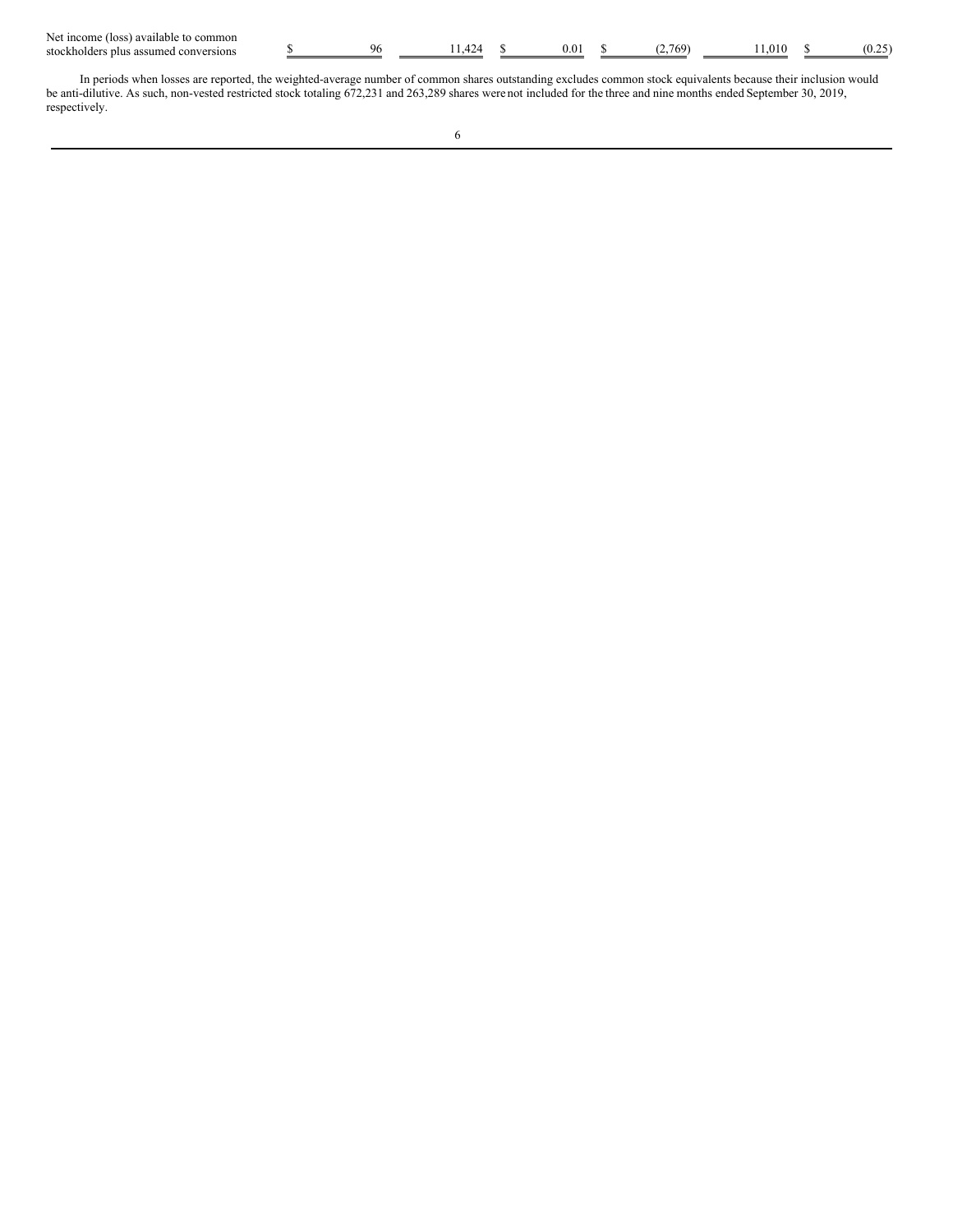### *Recent Accounting Pronouncements*

In June 2016, the FASB issued ASU 2016-13, Financial Instruments - Credit Losses (Topic 326): Measurement of Credit Losses on Financial Instruments, which introduced an expected credit loss model for the impairment of financial assets measured at amortized cost basis and added Topic 326 to the FASB ASC. In November 2019, the FASB issued ASU 2019-11, Codification Improvements to Topic 326, Financial Instruments - Credit Losses. The amendments to ASU 2019-11 clarify, correct and make improvements to Topic 326. ASU 2016-13 as well as the updates in ASU2019-11 are effective for interim and annual periods beginning afterDecember 15, 2022, and early adoption is permitted. The Company is currently evaluating the impact of this standard on its consolidated financial statements.

In August 2018, the FASB issued ASU 2018-13, Fair Value Measurement (Topic 820): Disclosure Framework - Changes to the Disclosure Requirements for Fair *Value Measurement.* This guidance modifies, removes, and adds certain disclosure requirements on fair value measurements. This ASU is effective for interim and annual periods beginning after December 15, 2019, and early adoption is permitted. The adoption of this standard didnot have a material impact on the Company's consolidated financial statements.

In December 2019, the FASB issued ASU2019-12, *Income Taxes(Topic 740): Simplifying the Accounting for Income Taxes.*This guidance removes certain exceptions for recognizing deferred taxes for investments, performing intraperiod allocation and calculating income taxes in interim periods. It also adds guidance to reduce complexity in certain areas, including recognizing deferred taxes for tax goodwill and allocating taxes to members of a consolidated group. This ASU is effective for interim and annual periods beginning after December 15, 2020, and early adoption is permitted. The Company elected to early adopt the new standard during thefirst quarter of 2020. Such adoption did not have a material impact on the Company's consolidated financial statement.

Other recently issued accounting pronouncements did not or are not believed by management to have a material impact on the Company's present or future financial statements.

#### **2. REVENUE**

#### *Revenue Recognition*

All revenue is recognized when the performance obligations under a contract, including any product vouchers sold on a stand-alone basis in Hong Kong, are satisfied. Product sales are recognized when the products are shipped and title passes to independent members. Product sales to members are made pursuant to a member agreement that provides for transfer of both title and risk of loss upon the Company's delivery to the carrier that completes delivery to the members, which is commonly referred to as "F.O.B. Shipping Point." The Company's sales arrangements do not contain right of inspection or customer acceptance provisions other than general rights of return. These contracts are generally short-term in nature.

Actual product returns are recorded as a reduction to net sales. The Company estimates and accrues a reserve for product returns based on its return policies and historical experience. The reserve is based upon the return policy of each country, which varies from 14 days to one year, and their historical return rates, which range from 1% to 10% of sales. Sales returns were 1% and 2% of sales for the nine months ended September 30, 2020 and 2019, respectively. No material changes in estimates have been recognized during the periods presented. See Note 3 for additional information.

The Company has elected to account for shipping and handling activities performed after title has passed to members as a fulfillment cost, and accrues for the costs of shipping and handling if revenue is recognized before the contractually obligated shipping and handling activities occurs. Shipping charges billed to members are included in net sales. Costs associated with shipments are included in cost of sales. Event and training revenue is deferred and recognized as the event or training occurs. Costs of events and member training are included within selling, general and administrative expenses.

Various taxes on the sale of products to members are collected by the Company as an agent and remitted to the respective taxing authority. These taxes are presented on a net basis and recorded as a liability until remitted to the respective taxing authority.

#### *Deferred Revenue*

The Company primarily receives payment by credit card at the time members place orders. Amounts received for unshipped product orders and unredeemed product vouchers are considered a contract liability and are recorded as deferred revenue. The increase in deferred revenue from June 30, 2020 to September 30, 2020 is primarily due to an increase of \$812,000 in the value of unshipped product orders and unredeemed vouchers. See Note3 for additional information.

## *Disaggregation of Revenue*

The Company sells products to a member network that operates in a seamless manner from market to market, except for the Chinese market where it sells to consumers through an e-commerce retail platform and the Russia and Kazakhstan market where the Company operates through an engagement of a third-party service provider. See Note 10 for revenue by market information.

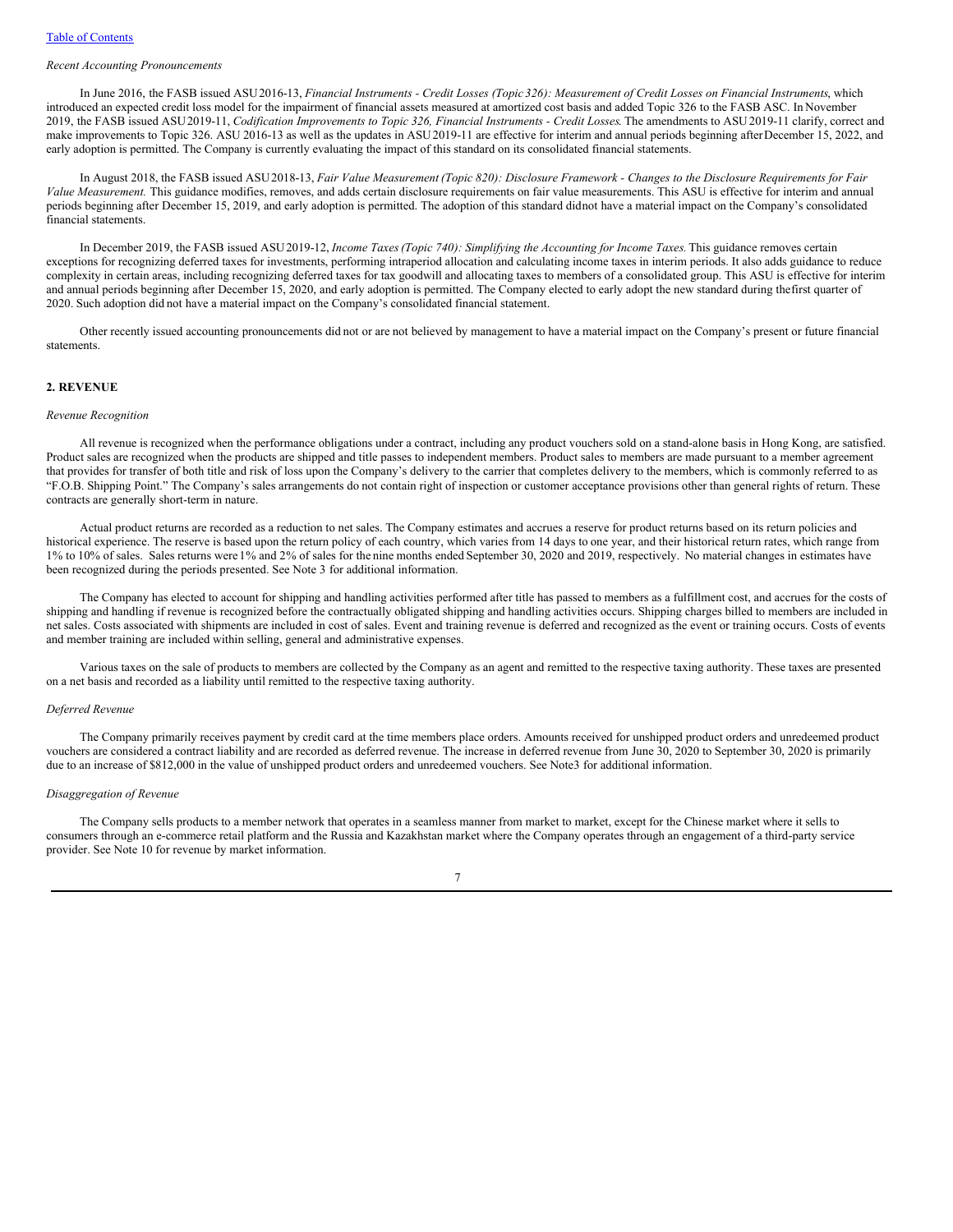The Company's net sales by product and service are as follows (in thousands):

|                                        | Three Months Ended September 30. |  | Nine Months Ended September 30. |  |        |  |         |
|----------------------------------------|----------------------------------|--|---------------------------------|--|--------|--|---------|
|                                        | 2020                             |  | 2019                            |  | 2020   |  | 2019    |
| Product sales                          | 12.023                           |  | 15.732                          |  | 41.234 |  | 56,355  |
| Administrative fees, freight and other | 2,316                            |  | l.468                           |  | 4.854  |  | 4.713   |
| Less: sales returns                    | (215)                            |  |                                 |  | (612)  |  | (1,289) |
| Total net sales                        | 14.124                           |  | 17.023                          |  | 45.476 |  | 59,779  |

During June 2020, the Company modified its fee structure associated with certain electronic (eWallet) accounts held by members in Hong Kong, resulting in increased administrative fees recognized as revenue during the three months ended September 30, 2020.

## *Concentration*

No single market other than Hong Kong had net sales greater than10% of total net sales. Sales are made to the Company's members andno single customer accounted for 10% or more of net sales for the three and nine months ended September 30, 2020 and 2019. However, the Company's business model can result in a concentration of sales to several different members and their network of members. Although no single member accounted for 10% or more of net sales, the loss of a key member or that member's network could have an adverse effect on the Company's net sales and financial results.

### *Arrangements with Multiple Performance Obligations*

The Company's contracts with customers may include multiple performance obligations. For such arrangements, the Company allocates revenues to each performance obligation based on its relative standalone selling price. The Company generally determines standalone selling prices based on the prices charged for individual products to similar customers.

### *Practical Expedients*

The Company generally expenses sales commissions when incurred because the amortization period would have beenone year or less. These costs are recorded in commissions expense.

The Company does not provide certain disclosures about unsatisfied performance obligations for contracts with an original expected length ofone year or less.

## 8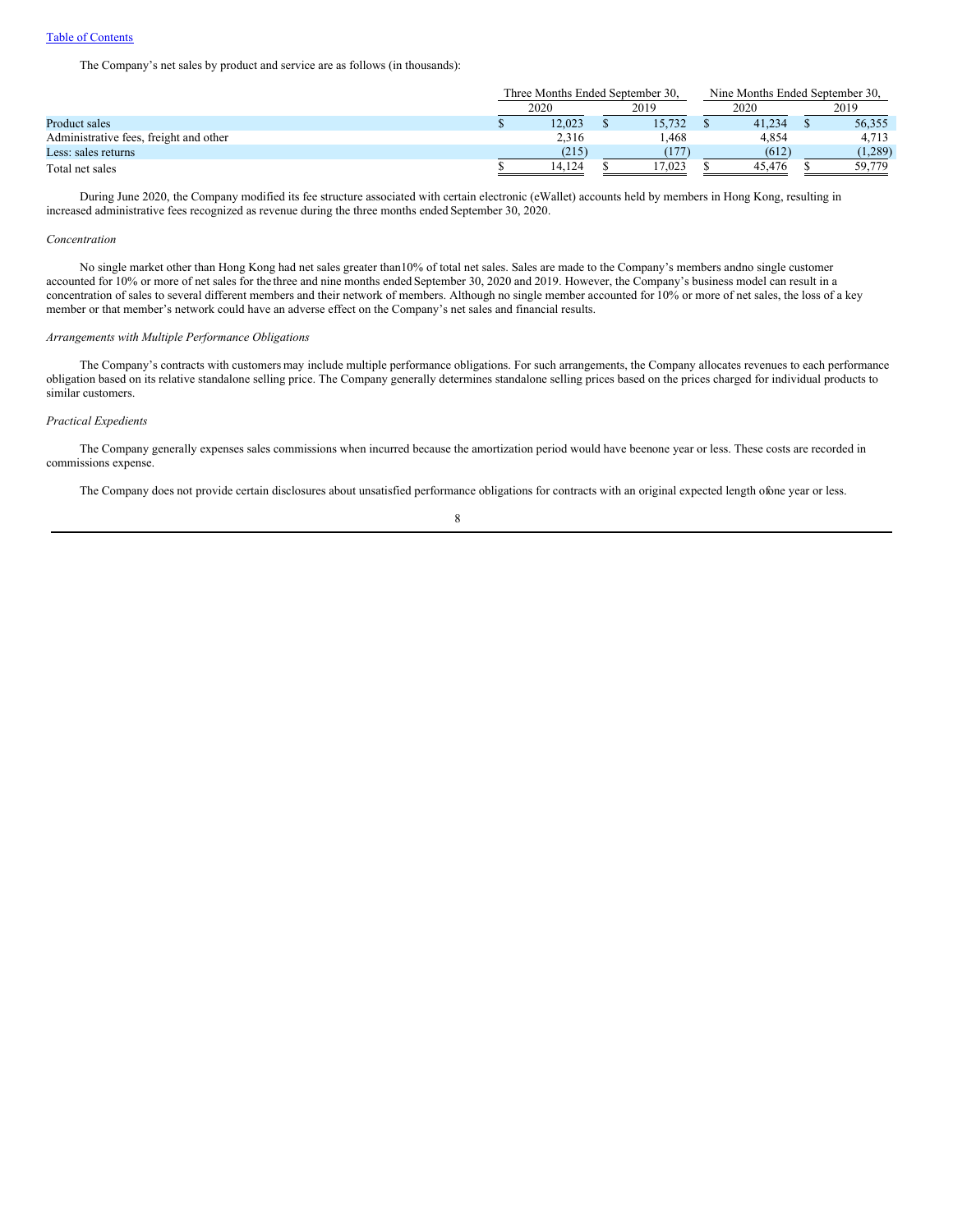### **3. BALANCE SHEET COMPONENTS**

The components of certain balance sheet amounts are as follows (in thousands):

|                                                   |   | September 30, 2020 |               | December 31, 2019 |
|---------------------------------------------------|---|--------------------|---------------|-------------------|
| Cash, cash equivalents and restricted cash:       |   |                    |               |                   |
| Cash                                              | S | 22,408             | <sup>\$</sup> | 13,720            |
| Cash equivalents                                  |   | 68,381             |               | 82,315            |
|                                                   |   | 90,789             |               | 96,035            |
| Restricted cash                                   |   | 517                |               | 3,390             |
|                                                   |   | 91,306             |               | 99,425            |
| Inventories:                                      |   |                    |               |                   |
| Finished goods                                    | S | 3,844              | -S            | 6,142             |
| Raw materials                                     |   | 836                |               | 1,249             |
| Reserve for obsolescence                          |   | (421)              |               | (987)             |
|                                                   |   | 4,259              |               | 6,404             |
| Other accrued expenses:                           |   |                    |               |                   |
| Sales returns                                     | S | 207                | -S            | 373               |
| Employee-related expense                          |   | 941                |               | 1,258             |
| Warehousing, inventory-related and other          |   | 638                |               | 756               |
|                                                   |   | 1,786              |               | 2,387             |
| Deferred revenue:                                 |   |                    |               |                   |
| Unshipped product and unredeemed product vouchers | S | 1,397              | -S            | 2,390             |
| Auto ship advances                                |   | 1,971              |               | 1,985             |
| Other                                             |   | 109                |               | 131               |
|                                                   |   | 3,477              |               | 4,506             |

#### **4. FAIR VALUE MEASUREMENTS**

As of September 30, 2020, cash and cash equivalents include the Company's investments in municipal and corporate debt securities, money market funds, and time deposits. The Company considers all highly liquid investments with original maturities of three months or less when purchased and have insignificant interest rate risk to be cash equivalents. Debt securities classified as cash equivalents are required to be accounted for in accordance with the FASB Accounting Standards Codification ("ASC") 320, *Investments - Debt and Equity Securities*. As such, the Company determined its investments in debt securities held atSeptember 30, 2020 should be classified as available-for-sale and are carried at fair value with unrealized gains and losses reported in stockholders' equity. The cost of debt securities is adjusted for amortization of premiums and discounts to maturity. This amortization is included in other income. Realized gains and losses, as well as interest income, are also included in other income. The fair values of securities are based on quoted market prices to the extent available or alternative pricing sources and models utilizing market observable inputs.

The carrying amounts of the Company's financial instruments, including cash and accounts payable, approximate fair value because of their short maturities. The carrying amount of the noncurrent restricted cash approximates fair value since, absent the restrictions, the underlying assets would be included in cash and cash equivalents.

Accounting standards permit companies, at their option, to choose to measure many financial instruments and certain other items at fair value. The Company has elected to not fair value existing eligible items.

### $\overline{Q}$

### Table of [Contents](#page-0-0)

Investments by significant category included in cash equivalents at the end of each period were as follows (in thousands):

|                           |                               |     | September 30, 2020   |  |                                                                                                                                                                                                                                                                                                                                                                                               |  |            | December 31, 2019 |                      |  |                                 |  |            |
|---------------------------|-------------------------------|-----|----------------------|--|-----------------------------------------------------------------------------------------------------------------------------------------------------------------------------------------------------------------------------------------------------------------------------------------------------------------------------------------------------------------------------------------------|--|------------|-------------------|----------------------|--|---------------------------------|--|------------|
|                           |                               |     |                      |  |                                                                                                                                                                                                                                                                                                                                                                                               |  |            | Gross             |                      |  |                                 |  |            |
|                           |                               |     | Gross Unrealized     |  |                                                                                                                                                                                                                                                                                                                                                                                               |  |            | Unrealized        |                      |  |                                 |  |            |
|                           | Fair Value Level <sup>1</sup> |     | <b>Adjusted Cost</b> |  | Losses                                                                                                                                                                                                                                                                                                                                                                                        |  | Fair Value |                   | <b>Adjusted Cost</b> |  | Losses                          |  | Fair Value |
| Money market funds        | Level <sup>1</sup>            | ۰D. | 56,547               |  | $\hspace{1.0cm} \overline{\hspace{1.0cm} \hspace{1.0cm} \hspace{1.0cm} } \hspace{1.0cm} \hspace{1.0cm} \overline{\hspace{1.0cm} \hspace{1.0cm} \hspace{1.0cm} } \hspace{1.0cm} \hspace{1.0cm} \overline{\hspace{1.0cm} \hspace{1.0cm} \hspace{1.0cm} } \hspace{1.0cm} \hspace{1.0cm} \overline{\hspace{1.0cm} \hspace{1.0cm} \hspace{1.0cm} } \hspace{1.0cm} \hspace{1.0cm} \hspace{1.0cm} }$ |  | 56,547     |                   | 11,659               |  | $\hspace{0.1mm}-\hspace{0.1mm}$ |  | 11,659     |
| Time deposits             | Level 2                       |     | 5,000                |  |                                                                                                                                                                                                                                                                                                                                                                                               |  | 5.000      |                   | 13.544               |  | $\hspace{0.1mm}-\hspace{0.1mm}$ |  | 13.544     |
| Municipal debt securities | Level <sub>2</sub>            |     | 2.104                |  | _                                                                                                                                                                                                                                                                                                                                                                                             |  | 2.104      |                   | 347                  |  | $-$                             |  | 347        |
| Corporate debt securities | Level 2                       |     | 4,732                |  |                                                                                                                                                                                                                                                                                                                                                                                               |  | 4,730      |                   | 56,784               |  | (19)                            |  | 56,765     |
| Total investments         |                               |     | 68,383               |  |                                                                                                                                                                                                                                                                                                                                                                                               |  | 68,381     |                   | 82,334               |  | (19)                            |  | 82,315     |

1 FASB Topic 820, Fair Value Measurements, establishes a fair value hierarchy that requires the use of observable market data, when available, and prioritizes the inputs *to valuation techniques used to measure fair value in the following categories:*

*Level 1: Quoted market prices in active markets for identical assets or liabilities.*

*Level 2: Observable market-based inputs or unobservable inputs that are corroborated by market data.*

*Level 3: Unobservable inputs that are not corroborated by market data.*

## **5. LEASES**

The Company leases 9,600 square feet of office space in Hong Kong and4,900 square feet of office space in Rolling Hills Estates, California for its corporate staff. In June 2020, the Company extended the Rolling Hills Estates office lease for an additionalfive years with a term now expiring inSeptember 2030. Effective July 1, 2020, the Company modified the terms of its largest Hong Kong office lease resulting in10% monthly lease cost savings and a lease extension throughJune 2023. To help further develop the market for its products in North America, the Company leases 1,600 square feet of retail space in each of Rowland Heights, California and Richmond, British Columbia and 2,000 square feet of retail space in Metuchen, New Jersey. The Rowland Heights, Richmond and Metuchen locations have terms expiring inNovember 2025, February 2021, and November 2022, respectively.

The Company leases eight branch offices throughout China, and additional office space in Peru, Japan, Taiwan, South Korea, Singapore, Malaysia, Vietnam,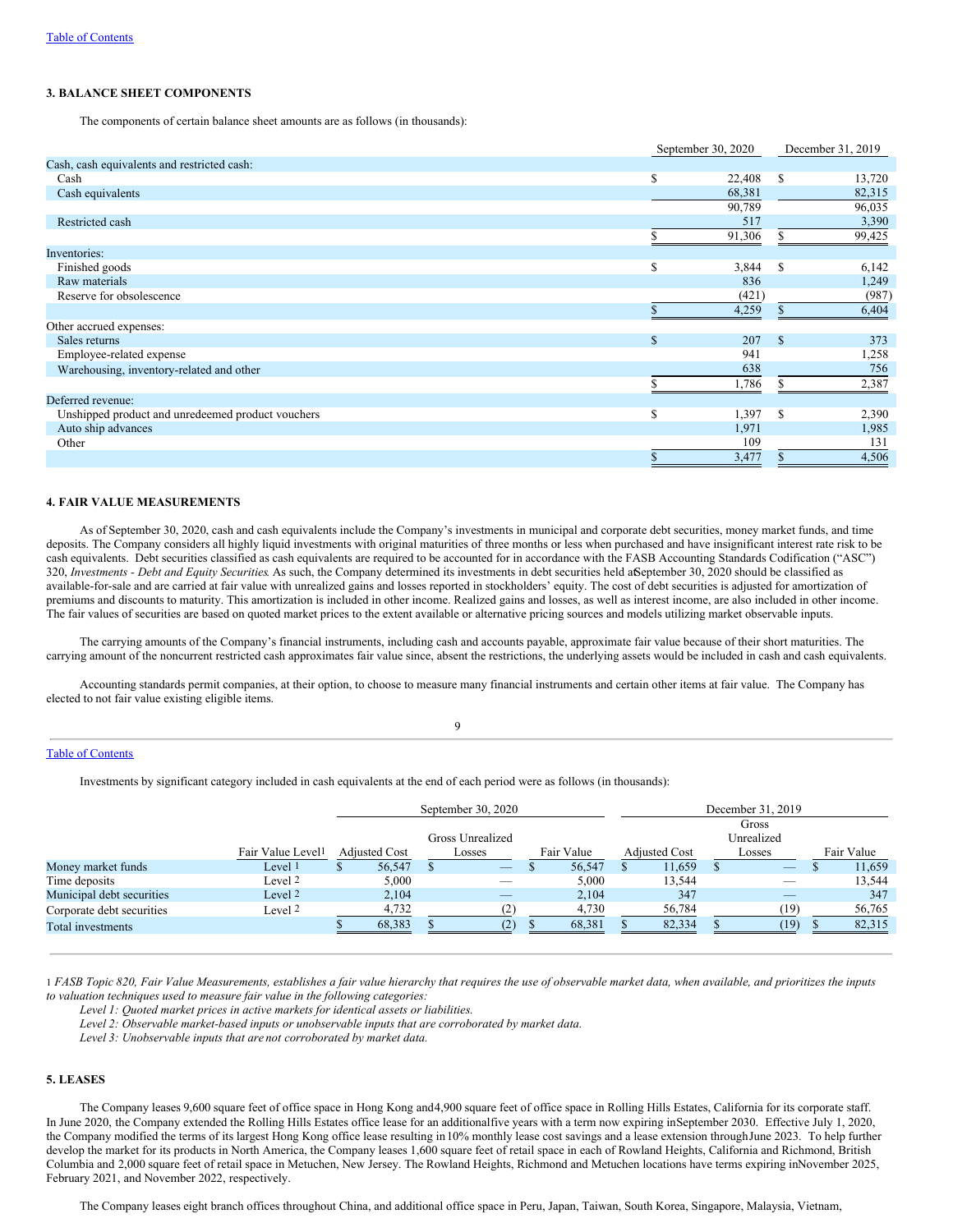Indonesia, Thailand, India, and the Cayman Islands. The Company also leases a factory in Zhongshan, China. The Company contracts with third parties for fulfillment and distribution operations in all of its international markets. None of the Company's third party logistics contracts contain a lease as the Company does not have the right to access the warehouses or move its inventories at will.

The components of lease cost for the three and nine months ended September 30, 2020 and 2019 were as follows (in thousands):

|                         | Three Months Ended September 30. |                       |      |              |      | Nine Months Ended September 30. |      |         |
|-------------------------|----------------------------------|-----------------------|------|--------------|------|---------------------------------|------|---------|
|                         | 2020                             |                       | 2019 |              | 2020 |                                 | 2019 |         |
| <b>Operating leases</b> |                                  | 277<br>J <sub>I</sub> |      | 512          |      | .292                            |      | . . 544 |
| Short-term leases       |                                  | $\sim$                |      | $\mathbf{a}$ |      | 237<br>رے                       |      | 201     |
| Total lease cost        |                                  | 449                   |      | 585          |      | 1,529                           |      | 1.745   |

Cash paid for amounts included in the measurement of operating leases liabilities was \$342,000 and \$459,000 for the three months ended September 30, 2020 and 2019, respectively, and \$1.2 million and \$1.5 million for the nine months ended September 30, 2020 and 2019, respectively.

The weighted-average remaining lease term and discount rate related to operating leases as ofSeptember 30, 2020 were as follows:

| Weighted-average remaining lease term (in years) |    | ັ້      |
|--------------------------------------------------|----|---------|
| Weighted-average discount rate                   |    | $3.5\%$ |
|                                                  | 10 |         |

## Table of [Contents](#page-0-0)

As most of our leases donot provide an implicit rate, the Company used its incremental borrowing rate, or the rate of each of its subsidiaries if available, based on the information available at the lease commencement date to determine the present value of lease payments.

The annual scheduled lease payments of our operating lease liabilities as ofSeptember 30, 2020 were as follows (in thousands):

| Remainder of 2020                  | 373   |
|------------------------------------|-------|
| 2021                               | 1,245 |
| 2022                               | 1,095 |
| 2023                               | 582   |
| 2024                               | 261   |
| Thereafter                         | 1,251 |
| Total lease payments               | 4,807 |
| Less: imputed interest             | (440) |
| Present value of lease liabilities | 4.367 |

For all asset classes, the Company elected not to recognize assets or liabilities at the acquisition date for leases that, at the acquisition date, have a remaining lease term of 12 months or less. Additionally, for all asset classes, the Company choosenot to separate nonlease components from lease components and instead account for the combined lease and nonlease components associated with that lease component as a single lease component.

## **6. INCOME TAXES**

The effective income tax rate for thethree and nine months ended September 30, 2020 includes an estimate for the Global Intangible Low-Taxed Income ("GILTI") inclusion along with recording the effect of the U.S. Coronavirus Aid, Relief, and Economic Security ("CARES") Act enacted on March 27, 2020. The CARES Act makes broad changes to the Internal Revenue Code of 1986, as amended, including, but not limited to, the ability to carry net operating losses generated in tax years2018, 2019 or 2020 back to the each of the five tax years preceding the tax year of such loss.

As of September 30, 2020, the Company does not have a valuation allowance against its U.S. deferred tax assets. The Company analyzed all sources of available income and determined that they are more likely than not to realize the tax benefits of their deferred assets. As ofSeptember 30, 2020, the Company has a valuation allowance against deferred tax assets in certain foreign jurisdictions with an overall net operating loss. The valuation allowance will be reduced at such time as management believes it is more likely than not that the deferred tax assets will be realized. Any reductions in the valuation allowance will reduce future income tax provision.

As of September 30, 2020, the Company no longer has U.S. federal net operating losses due to its filing inAugust 2020 to carry back \$3.6 million of losses generated in the tax year ended December 31, 2019 to offset taxable income from the tax year endedDecember 31, 2016. The Company has U.S. state net operating loss carryforwards of \$2.4 million that begin expiring in2040. At September 30, 2020, the Company has foreign net operating loss carryforwards of approximately \$2.9 million in various jurisdictions with various expirations.

As a result of capital return activities, the Company determined that a portion of its current undistributed foreign earnings isno longer deemed reinvested indefinitely by its non-U.S. subsidiaries. For state income tax purposes, the Company will continue to periodically reassess the needs of its foreign subsidiaries and update its indefinite reinvestment assertion as necessary. To the extent that additional foreign earnings are not deemed permanently reinvested, the Company expects to recognize additional income tax provision at the applicable state corporate income tax rate(s). As of September 30, 2020, the Company has not recorded a state deferred tax liability for earnings that the Company plans to repatriate out of accumulated earnings in future periods because all earnings as of September 30, 2020 have already been repatriated. Due to the U.S. Tax Cuts and Jobs Act in 2017, repatriation from foreign subsidiaries will be offset with a dividends received deduction, resulting in little tono impact on federal tax expense. All undistributed earnings in excess of 50% of current earnings on an annual basis are intended to be reinvested indefinitely as ofSeptember 30, 2020.

### Table of [Contents](#page-0-0)

The Company and its subsidiaries file tax returns in the United States, California, New Jersey and Texas and various foreign jurisdictions. During thefourth quarter of 2018, the Company was notified that it was selected for audit of the2016 tax year by the U.S. Internal Revenue Service. The audit was expanded to also include the2017 and 2018 tax years. For purposes of this audit, fiscal years since 2007 are open for examination by tax authorities as a result of net operating loss carryovers from older years being used to offset income in recent tax years. No adjustments have been proposed at this time. The Company is no longer subject to state income tax examinations for years prior to 2015.

### **7. COMMITMENTS AND CONTINGENCIES**

On January 8, 2019, the Company and its two executive officers were named in a putative securities class action filed in the United States District Court for the Central District of California, captioned *Kauf man v. Natural Health Trends Corp.*, Case No. 2:19-cv-00163. On May 3, 2019, the court issued an order appointing Xia Yang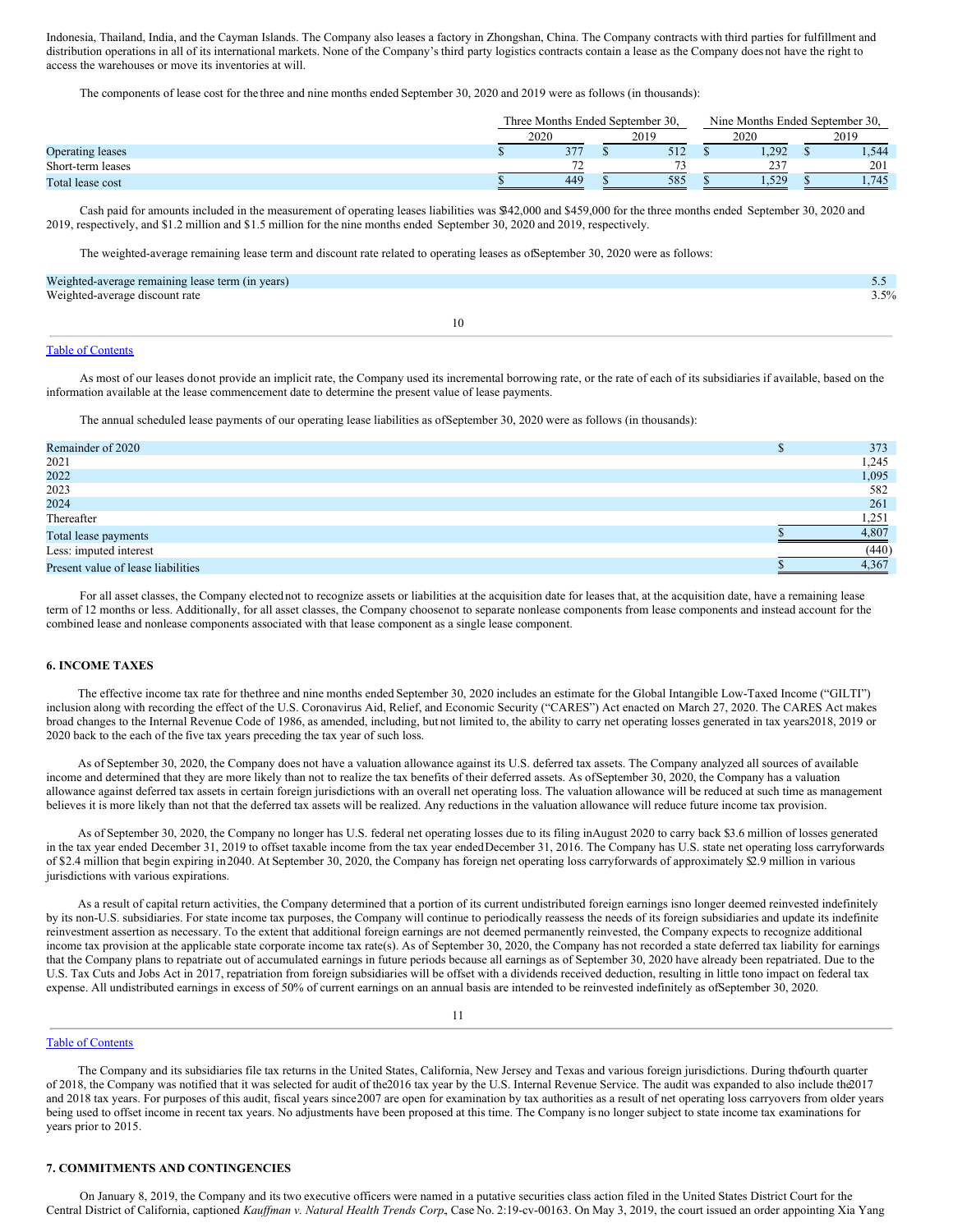as lead plaintiff and appointing The Rosen Law Firm, P.A. as lead counsel. On June 3, 2019, lead plaintiff filed an amended complaint. On January 17, 2020, after briefing and oral argument on the Company's motion to dismiss, the court issued an order dismissing the entire action with prejudice and ordering that judgment be entered for defendants. On February 14, 2020, plaintiff filed a notice of appeal to the Ninth Circuit Court of Appeals. On April 9, 2020, plaintiff filed a stipulated motion for voluntary dismissal of her appeal, concluding this matter.

The SEC is conducting a non-public investigation to determine whether there have been violations of the federal securities laws relating to the trading of the Company's securities and/or its public disclosures. The Company has fully cooperated with the SEC and continues to do so. The amount of time needed to resolve this matter is uncertain, and the Company cannot predict the outcome or whether it will face additional governmental inquiries or other actions.

### **8. STOCKHOLDERS' EQUITY**

### *Dividends*

The following table summarizes the Company's cash dividend activity for thenine months ended September 30, 2020 (in thousands, except per share data):

| <b>Declaration Date</b> | Per Share | Amount | <b>Record Date</b> | <b>Payment Date</b>    |
|-------------------------|-----------|--------|--------------------|------------------------|
| February 10, 2020       | $0.20\,$  | 2,285  | February 25, 2020  | March 6, 2020          |
| May 4, 2020             | 0.20      | 2,285  | May 19, 2020       | May 29, 2020           |
| August 3, 2020          | 0.20      | 2.285  | August 18, 2020    | <b>August 28, 2020</b> |
|                         | 0.60      | 6.855  |                    |                        |

The declaration and payment of any future dividends on shares of common stock will be at the sole discretion of the Company's Board of Directors.

#### *Stock Repurchases*

On January 12, 2016, the Board of Directors authorized an increase to the Company's stock repurchase programfirst approved on July 28, 2015 from \$15.0 million to \$70.0 million. Repurchases are expected to be executed to the extent that the Company's earnings and cash-on-hand allow, and will be made in accordance with all applicable securities laws and regulations, including Rule 10b-18 of the Exchange Act. For all or a portion of the authorized repurchase amount, the Companymay enter into one or more plans that are compliant with Rule10b5-1 of the Exchange Act that are designed to facilitate these purchases. The stock repurchase program doesnot require the Company to acquire a specific number of shares, and may be suspended from time to time or discontinued.

On May 16, 2019, the Company's Board of Directors authorized the Company to proceed with the purchase of up to \$8.0 million in shares of common stock under the foregoing stock repurchase program. In connection therewith, the Company was advised that George K. Broady, a director of the Company and beneficial owner of more than 5% of its outstanding shares of common stock, would participate in the stock repurchase program through The George K. Broad 2012 Irrevocable Trust (the "Broady Trust") on a basis roughly proportional to his family's ownership interest (see Note 9). During May 2019, the Company authorized its broker to proceed with the purchase of shares of the Company's common stock in the open market for a total purchase price of \$4.7 million in accordance with all applicable securities laws and regulations, including Rule 10b-18 of the Exchange Act. The open market repurchases were completed onMay 31, 2019. The stock repurchases, which included both open market purchases and the purchase of shares from the Broady Trust, resulted in the Company purchasing a total of 612,729 shares of its common stock for an aggregate purchase price of \$6.7 million, plus transaction costs.

On August 6, 2019, the Company's Board of Directors authorized the Company to proceed with additional purchases under the foregoing stock repurchase program in the open market. During August and September 2019, the Company purchased a total of 383,127 shares of common stock in the open market for an aggregate purchase price of \$2.9 million, plus transaction costs.

As of September 30, 2020, \$21.9 million of the \$70.0 million stock repurchase program approved onJuly 28, 2015 and increased on January 12, 2016 remained available for future purchases, inclusive of related estimated income tax.

#### *Restricted Stock*

At the Company's annual meeting of stockholders held on April 7, 2016, the Company's stockholders approved the Natural Health Trends Corp.2016 Equity Incentive Plan (the "2016 Plan") to replace its 2007 Equity Incentive Plan. The2016 Plan allows for the grant of various equity awards including incentive stock options, non-statutory options, stock, stock units, stock appreciation rights and other similar equity-based awards to the Company's employees, officers, non-employee directors, contractors, consultants and advisors of the Company. Up to 2,500,000 shares of the Company's common stock (subject to adjustment under certain circumstances)may be issued pursuant to awards granted. At September 30, 2020, 1,219,583 shares remained available for issuance under the2016 Plan.

12

### Table of [Contents](#page-0-0)

The following table summarizes the Company's restricted stock activity under the2016 Plan:

|                                 |           | Wtd. Avg. Price at |
|---------------------------------|-----------|--------------------|
|                                 | Shares    | Date of Issuance   |
| Nonvested at December 31, 2019  | 957.682   | 7.34               |
| Vested                          | (293.583) | 7.53               |
| Nonvested at September 30, 2020 | 664,099   | 7.25<br>ر ہے.      |

#### *Accumulated Other Comprehensive Loss*

The changes in accumulated other comprehensive loss by component for thenine months of 2020 were as follows (in thousands):

|                             | <b>Unrealized Gains</b>       |                        |  |         |  |  |  |  |
|-----------------------------|-------------------------------|------------------------|--|---------|--|--|--|--|
|                             | Foreign Currency              | (Losses) on Available- |  |         |  |  |  |  |
|                             | <b>Translation Adiustment</b> | For-Sale Investments   |  | Total   |  |  |  |  |
| Balance, December 31, 2019  | (1,245)                       | (19)                   |  | (1,264) |  |  |  |  |
| Other comprehensive income  | 355                           |                        |  |         |  |  |  |  |
| Balance, September 30, 2020 | (890)                         | (3)                    |  | (893)   |  |  |  |  |

#### **9. RELATED PARTY TRANSACTIONS**

The Company is a party to a Royalty Agreement and License with Broady Health Sciences, L.L.C., a Texas limited liability company, ("BHS") regarding the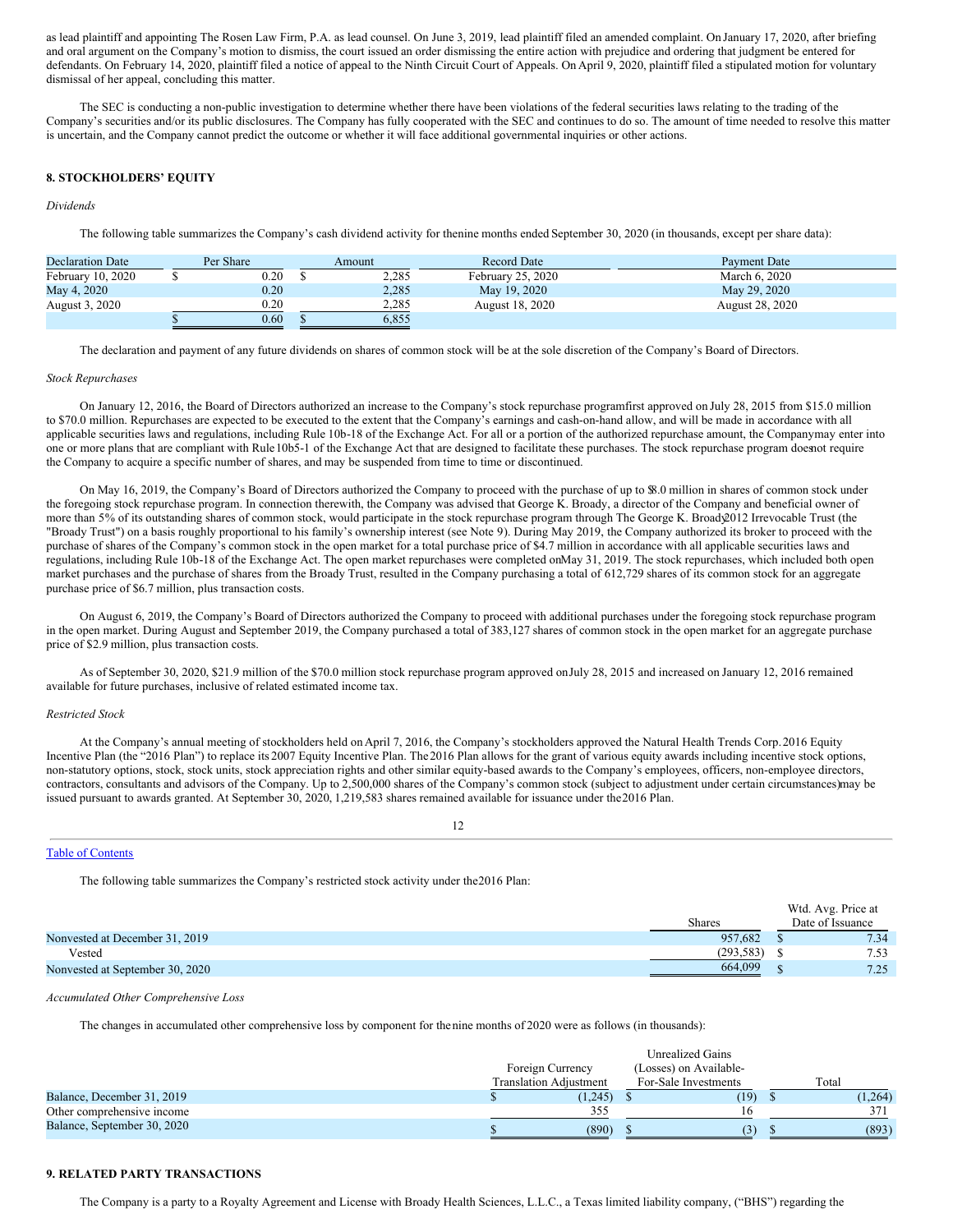manufacture and sale of a product called ReStor™. George K. Broady, a director of the Company and beneficial owner of more than 5% of its outstanding common stock, is owner of BHS. Under this agreement (as amended), the Company agreed to pay BHS a royalty based on a price per unit in return for the right to manufacture (or have manufactured), market, import, export and sell this product worldwide by or through multi-level marketing or network marketing. Such royalties were \$14,000 and \$19,000 for the three months ended September 30, 2020 and 2019, respectively, and \$64,000 and \$75,000 for the nine months ended September 30, 2020 and 2019, respectively. The Company is not required to purchase any product under the agreement, and the agreementmay be terminated under certain circumstances with no notice. An amendment to the agreement effective March 20, 2020 extends the term of the agreement for an additional five years to March 31, 2025, after which it shall be automatically renewed for successive one-year terms unless notice is given by either party at least90 days in advance of the expiration of the then-current term.

The Company procured in China and arranged for shipment to The Aberdeen Group, LLC ("Aberdeen")one order of apparel products in the amount of \$7,100 during the three months ended March 31, 2019. Aberdeen is owned 40% by Sharng Holdings, which is wholly-owned by the Company's president, Chris T. Sharng, and his wife, 40% by Mr. Broady, and 20% by an unrelated third party. Aberdeen promptly paid the Company for the product and shipping cost incurred. Given the Company's provision of such product sourcing service to Aberdeen, Aberdeen also paid the Company a market-based fee consistent with the provision of such service of \$420. The Company analyzed the nature of the transaction with Aberdeen to determine whether it could be construed a violation under the guidelines of Section 402 of the Sarbanes-Oxley Act of 2002. The Company, through advice from its legal counsel, concluded that there isnot a reasonable possibility that the transaction with Aberdeen would be deemed a violation of Section 402. This relationship between the Company and Aberdeen ceased following the completion of this transaction.

On May 17, 2019, the Company entered into a Stock Repurchase Agreement with The George K. Broady2012 Irrevocable Trust ("Broady Trust"). Mr. Broady is the trustee and a beneficiary of the Broady Trust. The Stock Repurchase Agreement, which the Company and the Broady Trust entered into in accordance with Rule 10b5-1 under the Securities Exchange Act of 1934, provided for the Company's purchase of common stock from the Broady Trust in off-the-market, private transactions at a rate of 0.4105 times the number of shares purchased by the Company's broker in conjunction with the stock repurchase program authorized by the Company's Board of Directors on May 16, 2019. The Company's purchases from the Broady Trust concluded onMay 31, 2019, were completed at a per share purchase price equal to the weighted average price per share paid by the Company's broker in its open-market purchases, and resulted in the purchase of 178,324 shares of common stock for an aggregate purchase price of \$1.9 million. See Note 8.

13

## Table of [Contents](#page-0-0)

#### **10. SEGMENT INFORMATION**

The Company sells products to a member network that operates in a seamless manner from market to market, except for the China market where it sells to some consumers through an e-commerce platform, and the Russia and Kazakhstan market where the Company's engagement of a third-party service provider results in a different economic structure than its other markets. Otherwise, the Company believes that all of its other operating segments have similar economic characteristics and are similar in the nature of the products sold, the product acquisition process, the types of customers products are sold to, the methods used to distribute the products, and the nature of the regulatory environment. Therefore, the Company aggregates its other operating segments (including its Hong Kong operating segment) into a single reporting segment (the "Primary Reporting Segment").

The Company reviews its net sales and operating income (loss) by operating segment, and reviews its assets and capital expenditures on a consolidated basis andnot by operating segment. As such, net sales and operating income (loss) are presented by reportable segment and assets and capital expenditures by operating segment are not presented. Segment operating income (loss) is adjusted for certain direct costs and commission allocation.

The Company's operating information by geographic area are as follows (in thousands):

|                                                      |   | Three Months Ended September 30, |   |         |   |         | Nine Months Ended September 30, |          |  |
|------------------------------------------------------|---|----------------------------------|---|---------|---|---------|---------------------------------|----------|--|
|                                                      |   | 2020                             |   | 2019    |   | 2020    |                                 | 2019     |  |
| Net sales:                                           |   |                                  |   |         |   |         |                                 |          |  |
| Primary Reporting Segment                            | S | 13,294                           | S | 16,254  | S | 42,718  | S                               | 56,979   |  |
| China                                                |   | 640                              |   | 525     |   | 2,156   |                                 | 2,138    |  |
| Russia and Kazakhstan                                |   | 190                              |   | 244     |   | 602     |                                 | 662      |  |
| Total net sales                                      |   | 14,124                           |   | 17,023  |   | 45,476  |                                 | 59,779   |  |
| Income (loss) from operations:                       |   |                                  |   |         |   |         |                                 |          |  |
| Primary Reporting Segment                            | ъ | 2,715                            | S | 2,974   | S | 6,038   |                                 | 7,506    |  |
| China                                                |   | 134                              |   | (795)   |   | -64     |                                 | (1, 530) |  |
| Russia and Kazakhstan                                |   | (59)                             |   | (82)    |   | (37)    |                                 | (138)    |  |
| Total income from operations for reportable segments |   | 2,790                            |   | 2,097   |   | 6,065   |                                 | 5,838    |  |
| Unallocated corporate expenses                       |   | (2,122)                          |   | (3,161) |   | (6,662) |                                 | (9,615)  |  |
| Other income, net                                    |   | 385                              |   | 323     |   | 603     |                                 | 1,128    |  |
| Income (loss) before income taxes                    |   | 1,053                            |   | (741)   |   | $\circ$ |                                 | (2,649)  |  |

The Company's net sales by geographic area are as follows (in thousands):

|                                    | Three Months Ended September 30, |   | Nine Months Ended September 30, |              |        |   |        |
|------------------------------------|----------------------------------|---|---------------------------------|--------------|--------|---|--------|
|                                    | 2020                             |   | 2019                            |              | 2020   |   | 2019   |
| Net sales from external customers: |                                  |   |                                 |              |        |   |        |
| <b>United States</b>               | 338                              | S | 551                             | <sup>S</sup> | 1,202  | S | 1,607  |
| Canada                             | 132                              |   | 313                             |              | 536    |   | 808    |
| Peru                               | 357                              |   | 581                             |              | 954    |   | 1,938  |
| Hong Kong <sup>1</sup>             | 11,132                           |   | 13,575                          |              | 36,238 |   | 48,465 |
| China                              | 640                              |   | 525                             |              | 2,156  |   | 2,138  |
| Taiwan                             | 771                              |   | 649                             |              | 2,261  |   | 2,340  |
| South Korea                        | 52                               |   | 98                              |              | 220    |   | 288    |
| Russia and Kazakhstan              | 190                              |   | 244                             |              | 602    |   | 662    |
| Europe                             | 259                              |   | 343                             |              | 747    |   | 1,017  |
| Other foreign countries            | 253                              |   | 144                             |              | 560    |   | 516    |
| Total net sales                    | 14,124                           |   | 17,023                          |              | 45,476 |   | 59,779 |

1 Substantially all of our Hong Kong revenues are derived from the sale of products that are delivered to members in China. See "Item A. Risk Factors" in this report and *in our most recent Annual Report on Form 10-K.*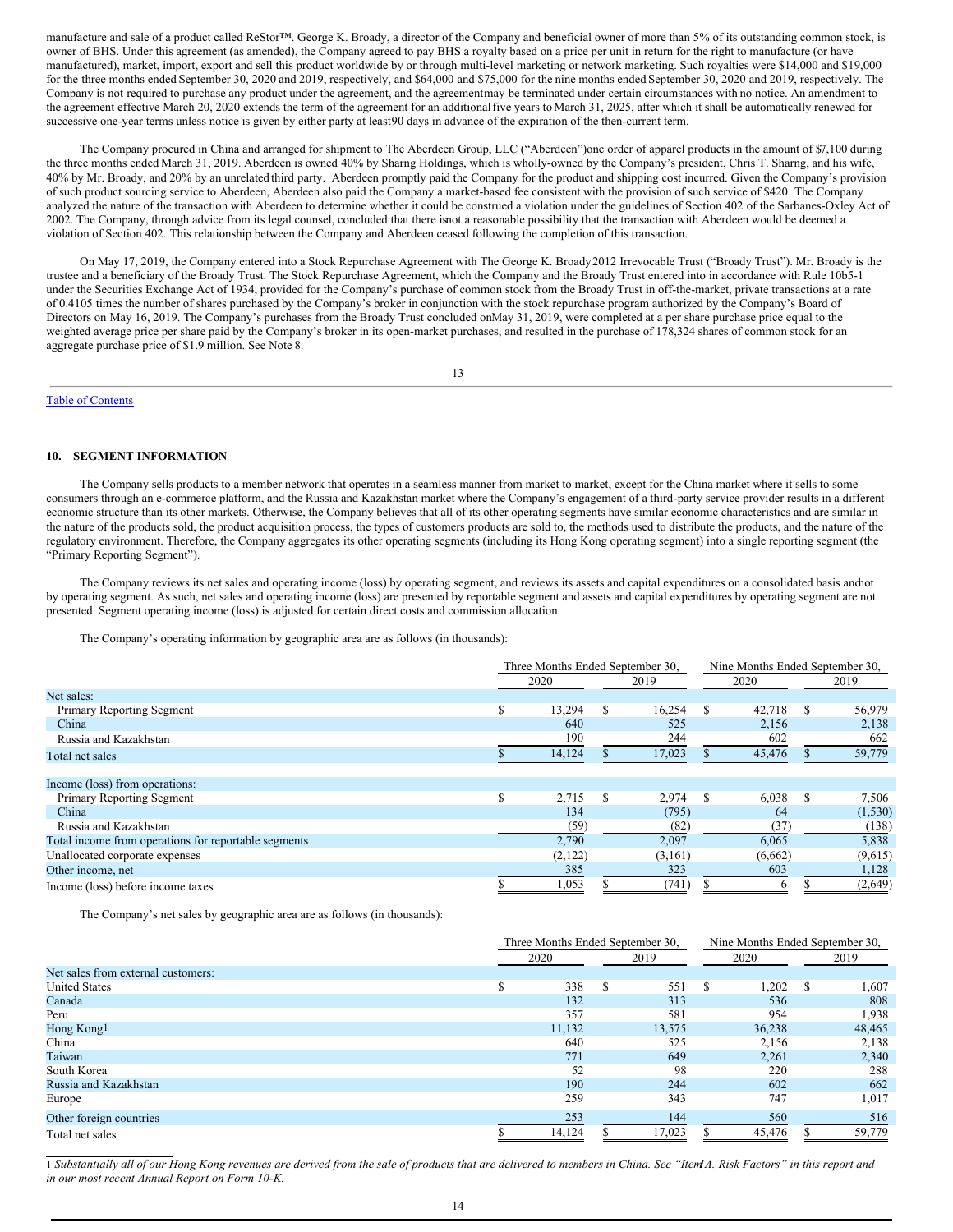### **11. SUBSEQUENT EVENT**

On November 2, 2020, the Board of Directors declared a quarterly cash dividend of \$0.20 on each share of common stock outstanding. The dividend will be payable on November 27, 2020 to stockholders of record on November 17, 2020. The declaration and payment of any future dividends on shares of common stock will be at the sole discretion of the Company's Board of Directors.

#### Table of [Contents](#page-0-0)

### **Item 2. MANAGEMENT'S DISCUSSION AND ANALYSIS OF FINANCIAL CONDITION AND RESULTS OF OPERATIONS**

### **Business Overview**

We are an international direct-selling and e-commerce company. Subsidiaries controlled by us sell personal care, wellness, and "quality of life" products under the "NHT Global" brand. Our wholly-owned subsidiaries have an active physical presence in the following markets: the Americas, which consists of the United States, Canada, Cayman Islands, Mexico and Peru; Greater China, which consists of Hong Kong, Taiwan and China; Southeast Asia, which consists of Singapore, Malaysia, Thailand and Vietnam; South Korea; Japan; India; and Europe. We also operate in Russia and Kazakhstan through our engagement with a local service provider.

As of September 30, 2020, we were conducting business through 53,300 active members, compared to 54,370 three months ago and 68,150 a year ago. We consider a member "active" if they have placed at least one product order with us during the preceding year. Our priority is to focus our resources in our most promising markets, which we consider to be Greater China and countries where our existing members have the connections to recruit prospects and sell our products, such as Southeast Asia, India, South America and Europe.

We generate approximately 94% of our net sales from subsidiaries located outside the Americas, with sales of our Hong Kong subsidiary representing 79% of net sales in the latest fiscal quarter. Because of the size of our foreign operations, operating results can be impacted negatively or positively by factors such as foreign currency fluctuations, and economic, political and business conditions around the world. In addition, our business is subject to various laws and regulations, in particular, regulations related to direct selling activities that create uncertain risks for our business, including improper claims or activities by our members and potential inability to obtain necessary product registrations. We have identified certain matters of potential noncompliance and are working on a continuing basis to satisfactorily address such matters. For further information regarding some of the risks associated with the conduct of our business in China and Hong Kong, see generally in "Item 1A. Risk Factors" in our Annual Report on Form 10-K for the year ended December 31, 2019, and more specifically under the captions "Because our Hong Kong operations account for a substantial portion of our overall business...", "Our Hong Kong operations are being adversely affected by recent political and social developments in Hong Kong...", and "Our operations in China are subject to compliance with a myriad of applicable laws and regulations...".

China has been and continues to be our most important business development project. We operate an e-commerce direct selling model in Hong Kong that generates revenue derived from the sale of products to members in Hong Kong and elsewhere, including China. Substantially all of our Hong Kong revenues are derived from the sale of products that are delivered to members in China. Through a separate Chinese entity, we operate an e-commerce retail platform in China. We believe that neither of these activities require a direct selling license in China, which we do not currently hold. We previously submitted a preliminary application for a direct selling license in China in August 2015, but in 2019 a Chinese governmental authority recommended that we withdraw our application. We understand that the governmental authorities recommended that other companies with pending direct selling license applications also withdraw their applications. We applied to withdraw our application in November 2019, and the governmental authorities approved the withdrawal of our application shortly thereafter. In connection with the withdrawal of our application, we received a refund in March 2020 of a consumer protection fund deposit of CNY 20 million (\$2.9 million) that we made upon the submission of our application. We expect to reapply for a direct selling license in China when we believe that circumstances are again ripe for doing so. If we are ultimately able to obtain a direct selling license in China, we believe that the incentives inherent in the direct selling model in China would incrementally benefit our existing business. We do not expect that any increased sales in China derived from obtaining a direct selling license would initially be material and, in any event may be partially offset by the higher fixed costs associated with the establishment and maintenance of required service centers, branch offices, manufacturing facilities, certification programs and other legal requirements. We are unable to predict whether and when we will be successful in obtaining a direct selling license to operate in China, and if we are successful, when we will be permitted to conduct direct selling operations and whether such operations would be profitable.

#### 16

### Table of [Contents](#page-0-0)

On January 8, 2019, the Chinese government announced a 100-day campaign focused on companies involved in the sale of food, equipment, daily necessities, small home electrical appliances and services that are claimed to promote health. The Chinese government ministries in charge of this campaign indicated that they are targeting illegal practices in the industry, particularly the manufacture and sale of counterfeit and substandard products, and false advertising and misleading claims as to the health benefits of products and services. It is understood that the campaign is specifically focused on the business practices of direct selling companies. During the campaign, we understand that the government is not issuing any additional direct selling licenses, is not issuing certifications of quality or other approvals of various healthcare products, is reviewing its regulatory oversight of the industry, and is prohibiting companies from conducting large distributor meetings. Since it was implemented, the campaign and associated negative media coverage have had a significant adverse impact on our business, as consumers have widely curtailed their purchases within the affected industries. We, like some of our peers, voluntarily decided in January 2019 to temporarily suspend our member activities, such as product roadshows, product trainings and larger company-sponsored events, in China. We did this because we have learned that the 100-day campaign was announced in broad outlines by the central government, and the interpretation and enforcement of the campaign was delegated to the provincial and local governments. We consider it a top priority for our business to develop an understanding of and cooperate with all levels and jurisdictions of the government agencies, and did not want to run the risk of being inadvertently entangled in government enforcement actions as the provincial and local governments formulate and implement their interpretive guidance and rule-making. Although the 100-day campaign was due to expire on or about April 18, 2019, we are not aware of any information indicating that the campaign has formally concluded. However, on August 27, 2019, the Chinese government announced that it would conduct a "look-back review" to evaluate the 100-day campaign. As part of this review, we understand that various Chinese governmental agencies formed a working group to assess the 100-day campaign, particularly focusing on the health market and its supervision in certain provinces. We understand that during September 2019 the working group evaluated the performance and results of a number of organizations and governmental departments in these provinces and made recommendations for various improvements. It was noted that each province had opened a number of investigative cases, had successfully closed numerous cases, and had imposed various fines and penalties. We understand that the look-back review continued after September 2019, and we are not aware that this review has been completed. As a result, the business environment for health product companies operating in China continues to be challenging, which has recently been exacerbated by negative social media sentiment expressed for these types of companies. We believe that the campaign, as well as its extension and aftermath (including the look-back review), will continue to negatively impact our business in China in the near-term, but will ultimately benefit us and Chinese consumers in the long-term as purveyors of substandard products are driven from the market.

In late 2019 or early 2020 an outbreak of the coronavirus (COVID-19) was first identified in Wuhan, China. The coronavirus subsequently spread within China and in many countries around the world, and on March 11, 2020 the World Health Organization declared the coronavirus outbreak a global pandemic. The outbreak caused the Chinese government to implement powerful measures to control the virus, such as requiring businesses to close throughout various areas of China and restricting public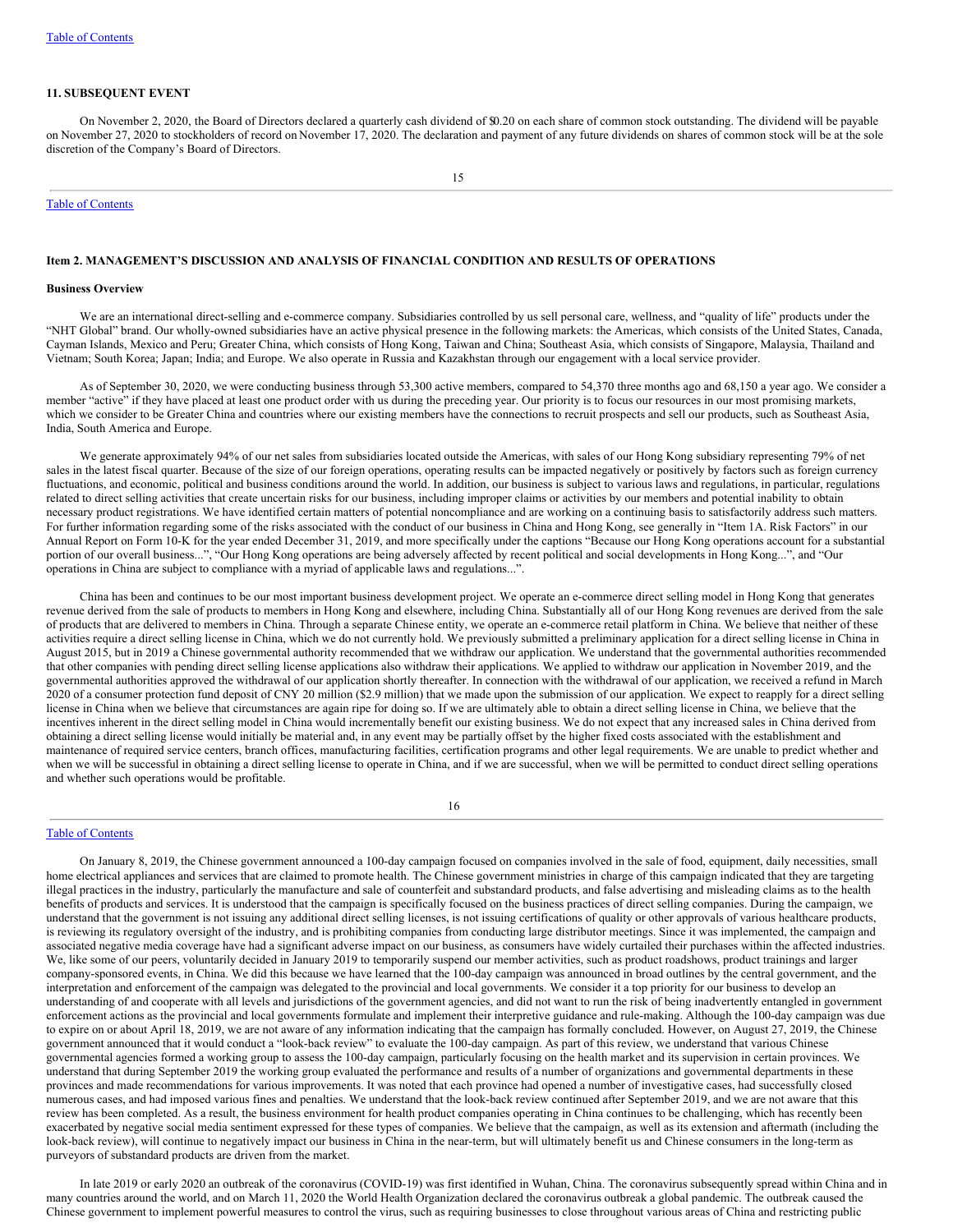gatherings and certain travel within the country. We conduct significant business in or near Wuhan and in 2019 generated approximately 81% of our revenue in Hong Kong, substantially all of which was derived from the sale of products to members in China. The Chinese government has recently taken steps to reduce some of the restrictive measures that it imposed to control the coronavirus, while the governments of other countries in which we operate are working at various stages in their efforts to control the virus. The scope and impact of the pandemic and related control measures are uncertain, but we are taking steps to adapt some of our marketing programs, such as relying on certain product promotions and webcast training, to overcome the physical restrictions imposed in response to the outbreak. We also determined to cancel both of our major member events planned for 2020, as protecting the health and safety of our members, employees, and customers remains paramount. The severity of the impact on us of the pandemic will depend on future developments, including the duration and spread of the virus, and related control measures, which we are unable to accurately predict. Regardless, these disruptions have materially negatively impacted our financial results for the first three fiscal quarters of 2020, and we expect that our financial results for the foreseeable future will be adversely affected. These disruptions have also adversely affected the operations of some of our third party logistics providers, and we expect that the future operations of these logistics providers and other third parties with whom we work may be adversely affected by these disruptions. We will continue to assess the operational and financial impact of the coronavirus pandemic for the remainder of the year. See "Item 1A. Risk Factors - Epidemics, such as the 2020 coronavirus outbreak, or natural disasters, terrorists attacks or acts of war…" in our most recent Annual Report on Form 10-K.

Recent political and social developments in Hong Kong are also adversely affecting our Hong Kong operations.

17

#### Table of [Contents](#page-0-0)

Although the recently enacted tariffs and the trade disputes between the United States and China have not materially impacted our business, to date, they may have negatively impacted the value of the Chinese yuan, which has in turn negatively affected our Hong Kong revenues because the prices at which our Chinese members can purchase our products have effectively increased. In the event that political and trade tensions involving the United States, China and Hong Kong continue or intensify, our business could be negatively impacted in the future. For more information, see "Item 1A. Risk Factors - The China legislature's recent passage of a national security law in Hong Kong..." in this Quarterly Report on Form 10-Q, and "Item 1A. Risk Factors - Recently enacted tariffs, other potential changes to tariff and import/export regulations, and ongoing trade disputes between the United States and other jurisdictions, particularly China…" in our most recent Annual Report on Form 10-K.

Our Hong Kong net sales (substantially all of which were derived from products shipped to members residing in China) for the first nine months of 2020 were substantially lower than the comparable period in 2019, and it's likely that we will experience continued lower net sales on a year-over-year basis for the foreseeable future. The substantial decline in net sales during the first nine months of 2020 resulted in a loss from operations for the nine-month period ended September 30, 2020, as well as negative cash flows and a decreasing cash balance. We anticipate that our financial performance will be adversely impacted for the foreseeable future.

#### **Statement of Operations Presentation**

We mainly derive revenue from sales of products. Substantially all of our product sales are to independent members at published wholesale prices. Product sales are recognized when the products are shipped and title passes to independent members, which generally is upon our delivery to the carrier that completes delivery to the members. We estimate and accrue a reserve for product returns based on our return policies and historical experience. We bill members for shipping charges and recognize the freight revenue in net sales. We have elected to account for shipping and handling activities performed after title has passed to members as a fulfillment cost, and accrue for the costs of shipping and handling if revenue is recognized before the contractually obligated shipping and handling activities occurs. Event and training revenue is deferred and recognized as the event or training occurs.

Cost of sales consists primarily of products purchased from third-party manufacturers, freight cost for transporting products to our foreign subsidiaries and shipping products to members, import duties, packing materials, product royalties, costs of promotional materials sold to our members at or near cost, and provisions for slow moving or obsolete inventories. Cost of sales also includes purchasing costs, receiving costs, inspection costs and warehousing costs.

Member commissions are our most significant expense and are classified as an operating expense. Under our compensation plan, members are paid weekly commissions by our subsidiary in which they are enrolled, generally in their home country currency, for product purchases by their down-line member network across all geographic markets. Our China subsidiary maintains an e-commerce retail platform and does not pay commissions, although our Chinese members may participate in our compensation plan through our other subsidiaries. This "seamless" compensation plan enables a member located in one country to enroll other members located in other countries where we are authorized to conduct our business. Currently, there are basically two ways in which our members can earn income:

- through commissions paid on the accumulated bonus volume from product purchases made by their down-line members and customers; and
- through retail profits on sales of products purchased by members at wholesale prices and resold at retail prices (for purchasers in some of our smaller markets and purchasers from our China subsidiary, sales are for personal consumption only and income may not be earned through retail profits).

Each of our products is designated a specified number of bonus volume points. Commissions are based on total personal and group bonus volume points per weekly sales period. Bonus volume points are essentially a percentage of a product's wholesale price. As the member's business expands from successfully enrolling other members who in turn expand their own businesses by selling product to other members, the member receives higher commissions from purchases made by an expanding down-line network. In some of our markets, to be eligible to receive commissions, a member may be required to make nominal monthly or other periodic purchases of our products. Certain of our subsidiaries do not require these nominal purchases for a member to be eligible to receive commissions. In determining commissions, the number of levels of down-line members included within the member's commissionable group increases as the number of memberships directly below the member increases.

## 18

#### Table of [Contents](#page-0-0)

Under our current compensation plan, certain of our commission payouts may be limited to a hard cap dollar amount per week or a specific percentage of total product sales. In some markets, commissions may be further limited. In some markets, we also pay certain bonuses on purchases by up to three generations of personally sponsored members, as well as bonuses on commissions earned by up to seven generations of personally sponsored members. Members can also earn additional income, trips and other prizes in specific time-limited promotions and contests we hold from time to time. Member commissions are dependent on the sales mix and, for the first nine months of 2020 and 2019, represented 43% and 47%, respectively, of net sales. Occasionally, we make modifications and enhancements to our compensation plan to help motivate members, which can have an impact on member commissions. We may also enter into performance-based agreements for business or market development, which can result in additional compensation to specific members.

Selling, general and administrative expenses consist of administrative compensation and benefits, travel, credit card fees and assessments, professional fees, certain occupancy costs, and other corporate administrative expenses (including stock-based compensation). In addition, this category includes selling, marketing, and promotion expenses (including the costs of member training events and conventions that are designed to increase both product awareness and member recruitment). Because our various member conventions are not always held at the same time each year, interim period comparisons will be impacted accordingly.

The functional currency of our international subsidiaries is generally their local currency. Local currency assets and liabilities are translated at the rates of exchange on the balance sheet date, and local currency revenues and expenses are translated at average rates of exchange during the period. Equity accounts are translated at historical rates. The resulting translation adjustments are recorded directly into stockholders' equity.

Sales by our foreign subsidiaries are generally transacted in the respective local currencies and are translated into U.S. dollars using average rates of exchange for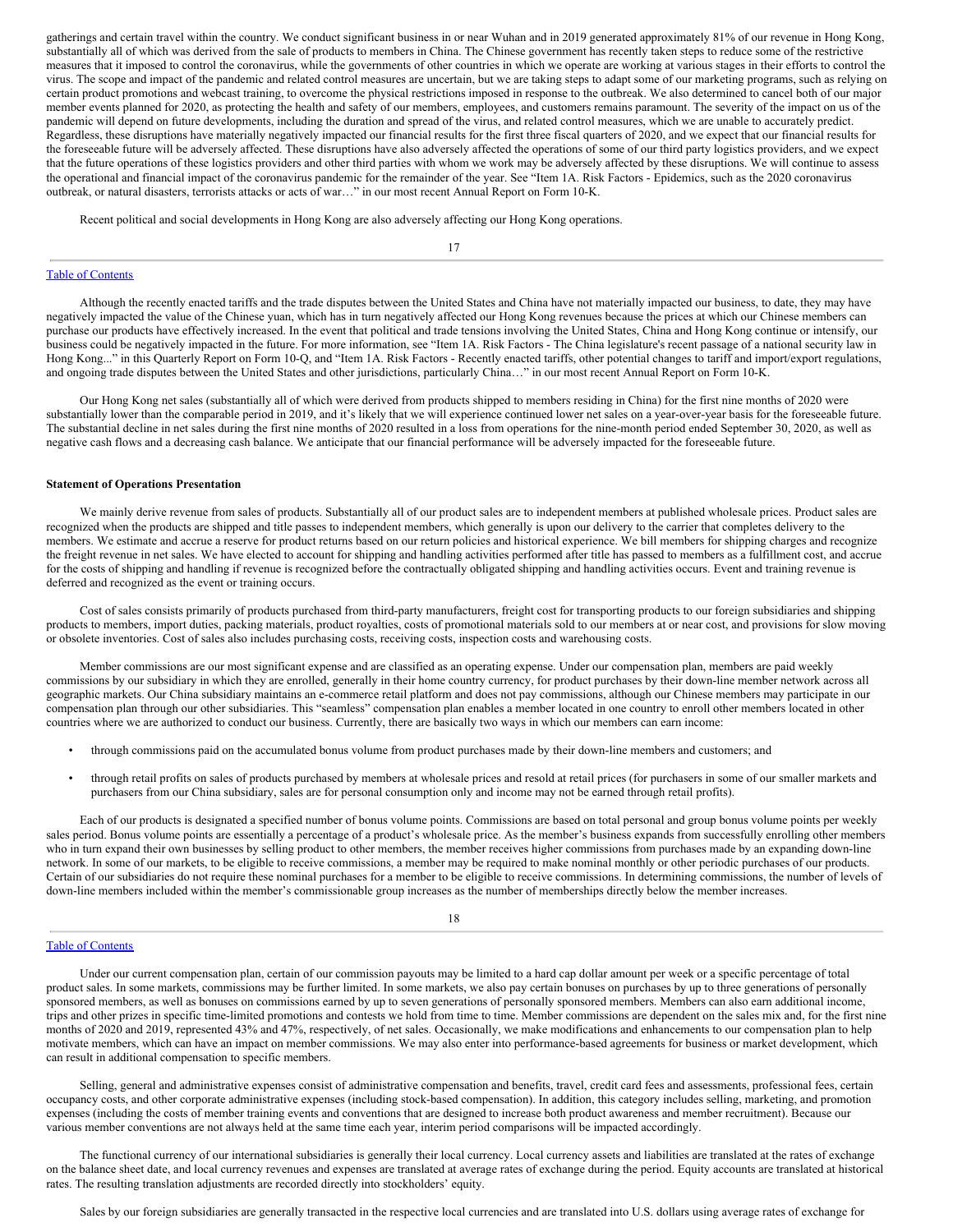each monthly accounting period to which they relate. Most of our product purchases from third-party manufacturers are transacted in U.S. dollars. Consequently, our sales and net earnings are affected by changes in currency exchange rates, with sales and earnings generally increasing with a weakening U.S. dollar and decreasing with a strengthening U.S. dollar.

#### **Results of Operations**

The following table sets forth our operating results as a percentage of net sales for the periods indicated.

|                                              | Three Months Ended September 30, |           | Nine Months Ended September 30, |           |  |  |
|----------------------------------------------|----------------------------------|-----------|---------------------------------|-----------|--|--|
|                                              | 2020                             | 2019      | 2020                            | 2019      |  |  |
| Net sales                                    | 100.0%                           | 100.0%    | 100.0%                          | $100.0\%$ |  |  |
| Cost of sales                                | 25.7                             | 25.7      | 28.5                            | 25.1      |  |  |
| Gross profit                                 | 74.3                             | 74.3      | 71.5                            | 74.9      |  |  |
| Operating expenses:                          |                                  |           |                                 |           |  |  |
| Commissions expense                          | 39.8                             | 43.2      | 42.5                            | 47.3      |  |  |
| Selling, general and administrative expenses | 29.7                             | 37.3      | 30.3                            | 34.0      |  |  |
| Total operating expenses                     | 69.5                             | 80.5      | 72.8                            | 81.3      |  |  |
| Income (loss) from operations                | 4.8                              | (6.2)     | (1.3)                           | (6.4)     |  |  |
| Other income, net                            | 2.7                              | 1.9       | 1.3                             | 1.9       |  |  |
| Income (loss) before income taxes            | 7.5                              | (4.3)     | 0.0                             | (4.5)     |  |  |
| Income tax provision (benefit)               | 3.0                              | 2.9       | (0.2)                           | 0.2       |  |  |
| Net income (loss)                            | 4.5%                             | $(7.2)\%$ | $0.2\%$                         | $(4.7)\%$ |  |  |
|                                              |                                  |           |                                 |           |  |  |

19

### Table of [Contents](#page-0-0)

*Net Sales*

The following table sets forth revenue by market for the periods indicated (in thousands):

|                       | Three Months Ended September 30, |         |  | Nine Months Ended September 30. |        |  |        |         |  |        |        |
|-----------------------|----------------------------------|---------|--|---------------------------------|--------|--|--------|---------|--|--------|--------|
|                       | 2020                             |         |  | 2019                            |        |  | 2020   |         |  | 2019   |        |
| Americas <sup>1</sup> | 827                              | $5.9\%$ |  | 1,445                           | 8.5%   |  | 2,692  | $5.9\%$ |  | 4,353  | 7.3%   |
| Hong Kong2            | 11,132                           | 78.8    |  | 13,575                          | 79.7   |  | 36,238 | 79.7    |  | 48,465 | 81.0   |
| China                 | 640                              | 4.5     |  | 525                             | 3.1    |  | 2,156  | 4.8     |  | 2,138  | 3.6    |
| Taiwan                | 771                              | 5.5     |  | 649                             | 3.8    |  | 2,261  | 5.0     |  | 2,340  | 3.9    |
| South Korea           | 52                               | 0.4     |  | 98                              | 0.6    |  | 220    | 0.5     |  | 288    | 0.5    |
| Japan                 | 70                               | 0.5     |  | 47                              | 0.3    |  | 184    | 0.4     |  | 141    | 0.2    |
| Singapore             | 19                               | 0.1     |  | 13                              | 0.1    |  | 55     | 0.1     |  | 43     | 0.1    |
| Malaysia              | 111                              | 0.8     |  | 51                              | 0.3    |  | 198    | 0.4     |  | 170    | 0.3    |
| Russia and Kazakhstan | 190                              | 1.3     |  | 244                             | 1.4    |  | 602    | 1.3     |  | 662    | 1.1    |
| Europe                | 259                              | 1.8     |  | 343                             | 2.0    |  | 747    | 1.6     |  | 1,017  | 1.7    |
| India                 | 53                               | 0.4     |  | 33                              | 0.2    |  | 123    | 0.3     |  | 162    | 0.3    |
| Total                 | 14,124                           | 100.0%  |  | 17,023                          | 100.0% |  | 45,476 | 100.0%  |  | 59,779 | 100.0% |

1 *United States, Canada, Mexico and Peru*

<sup>2</sup> Substantially all of our Hong Kong revenues are derived from the sale of products that are delivered to members in China. See "Item 1A. Risk Factors" in this report and *in our most recent Annual Report on Form 10-K.*

Net sales were \$14.1 million for the three months ended September 30, 2020 compared with \$17.0 million for the comparable period a year ago, a decrease of \$2.9 million, or 17%. Hong Kong net sales, substantially all of which were derived from the sale of products shipped to members residing in China, decreased \$2.4 million, or 18%, over the comparable period a year ago. This decrease in Hong Kong net sales was mitigated by increased administrative fees of \$1.2 million resulting from the modification of our fee structure associated with certain electronic (eWallet) accounts held by our Hong Kong members. The overall decrease in our Hong Kong net sales primarily resulted from the impact of the coronavirus outbreak in China, and the related powerful measures implemented by the Chinese government to control the virus, including the required closure of some businesses and restrictions on public gatherings and travel. We believe that the decrease in our net sales can also be attributed to the continuing impact of China's 100-day campaign and the related look-back review. Due to both of these factors, the operating environment for our business in China remains restrictive. Outside of our Hong Kong business, net sales decreased \$456,000, or 13%, over the comparable three-month period a year ago due primarily to the spread of the coronavirus pandemic and efforts to control it in a number of countries around the world.

Net sales were \$45.5 million for the nine months ended September 30, 2020 compared with \$59.8 million for the comparable period a year ago, a decrease of \$14.3 million, or 24%, due to substantially the same factors that adversely affected net sales for the three months ended September 30, 2020.

As of September 30, 2020, deferred revenue was \$3.5 million, which primarily consisted of \$1.4 million pertaining to unshipped product orders and unredeemed product vouchers, as well as \$2.0 million in auto ship advances.

#### *Gross Profit*

Gross profit was 74.3% of net sales for each of the three month periods ended September 30, 2020 and 2019, and 71.5% of net sales for the nine months ended September 30, 2020 compared with 74.9% of net sales for the nine months ended September 30, 2019. The gross profit margin percentage was consistent for the three month periods as higher logistics costs and product promotions incurred during the most recent quarter were offset by, as referenced above, the additional administrative fees recognized during the most recent quarter. The gross profit margin percentage decrease for the nine month period ended September 30, 2020 was primarily attributable to higher logistics costs and product promotions throughout the current year period.

#### *Commissions*

Commissions were 39.8% of net sales for the three months ended September 30, 2020, compared with 43.2% of net sales for the three month period ended September 30, 2019, and 42.5% of net sales for the nine months ended September 30, 2020, compared with 47.3% for the comparable period a year ago. Excluding the additional administrative fee revenue recognized during the most recent quarter referred to above, commissions as a percentage of net sales were roughly consistent with the same period in the prior year. The decrease in commissions as a percentage of net sales of the nine month period ended September 30, 2020 largely resulted from lower estimated costs for on-going incentive programs during the current year period.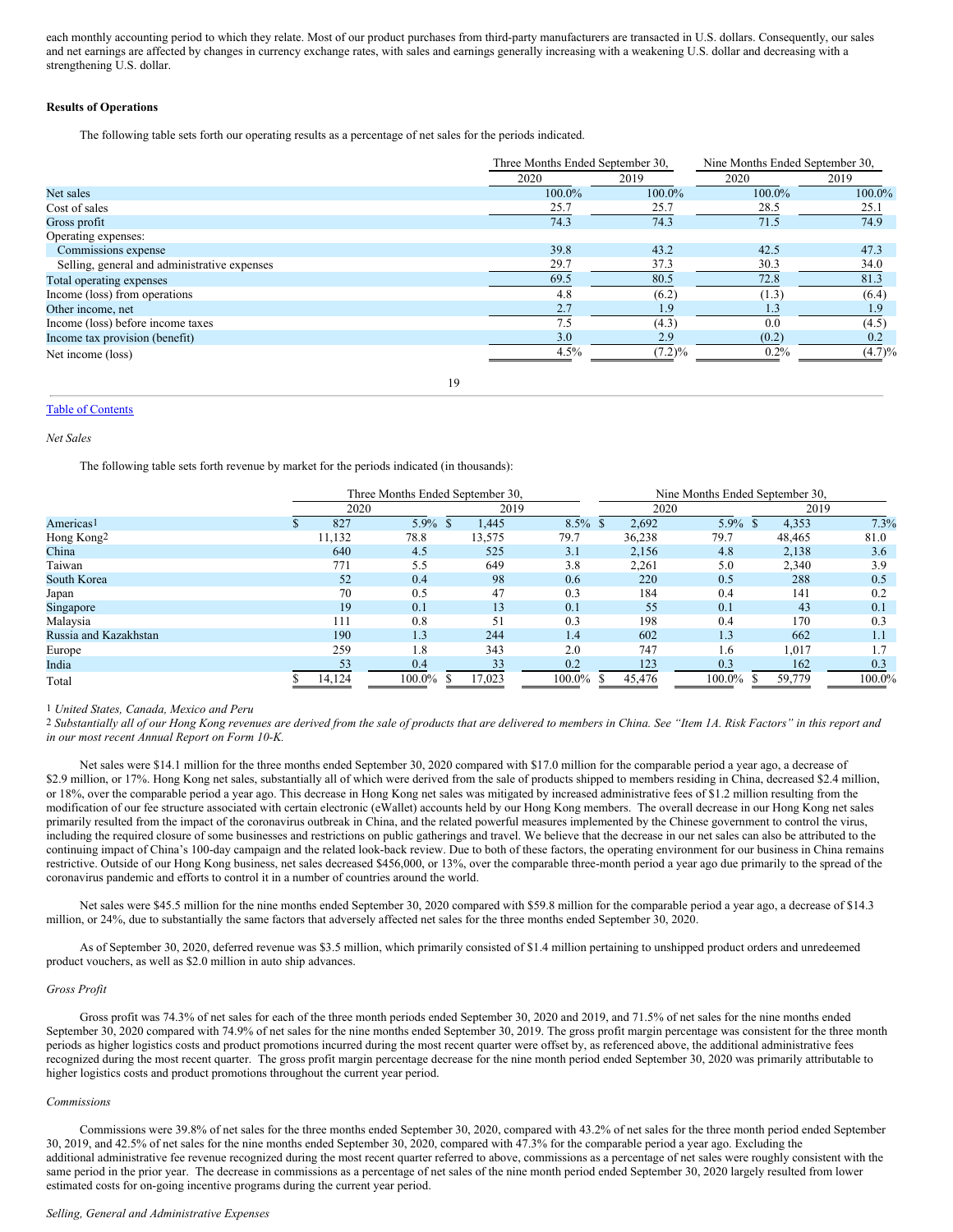Selling, general and administrative expenses were \$4.2 million for the three months ended September 30, 2020 compared with \$6.4 million in the same period a year ago. For the nine months ended September 30, 2020, selling, general and administrative expenses were \$13.8 million compared with \$20.3 million for the comparable period a year ago. The decrease in selling, general and administrative expenses during each of the three- and nine-month periods as compared to the comparable periods in the prior year is primarily due to lower employee-related expenses and professional fees. The decrease in the nine-month period is also due to a reduction in event costs as we did not hold a first-half 2020 major event due to the coronavirus outbreak.

#### Table of [Contents](#page-0-0)

*Income Taxes*

An income tax provision of \$418,000 and \$502,000 was recognized during the three month periods ended September 30, 2020 and 2019, respectively. An income tax benefit of \$90,000 and an income tax provision of \$120,000 was recognized during the nine month periods ended September 30, 2020 and 2019, respectively. The tax benefit during 2020 primarily results from a \$512,000 deferred tax asset adjustment necessary to reflect the net operating losses arising from the 2019 tax year, which is due to the CARES Act enacted in March 2020 (described below under "– Critical Accounting Policies and Estimates – Income Taxes") and which were carried back in August 2020 to offset taxable income in tax year 2016.

### **Liquidity and Capital Resources**

At September 30, 2020, our cash and cash equivalents totaled \$90.8 million. Total cash and cash equivalents decreased by \$5.2 million from December 31, 2019 to September 30, 2020, primarily due to the dividends paid and the net cash used in operating activities during the first nine months of 2020, offset by the refund received in March 2020 in connection with the withdrawal of our Chinese direct selling license application. We consider all highly liquid investments with original maturities of three months or less, when purchased, to be cash equivalents. As of September 30, 2020, we had \$68.4 million in available-for-sale investments classified as cash equivalents. In addition, cash and cash equivalents included \$13.4 million held in banks located within China subject to foreign currency controls.

As of September 30, 2020, the ratio of current assets to current liabilities was 4.69 to 1.00 and we had \$78.7 million of working capital. Working capital as of September 30, 2020 decreased \$3.4 million compared to our working capital as of December 31, 2019.

Cash used in operations was \$1.5 million for the first nine months of 2020 compared with \$18.7 million in the comparable period of 2019. The improvement in operating cash flows resulted primarily from a smaller operating loss incurred during 2020 and a decrease in accrued commission payments.

Cash flows used in investing activities totaled \$147,000 and \$181,000 during the first nine months of 2020 and 2019, respectively.

Cash flows used in financing activities during the first nine months of 2020 included the following dividend payments (in thousands, except per share amounts):

| <b>Declaration Date</b> | Per Share | Amount | <b>Record Date</b> | Payment Date    |
|-------------------------|-----------|--------|--------------------|-----------------|
| February 10, 2020       | $0.20\,$  | 2,285  | February 25, 2020  | March 6, 2020   |
| May 4, 2020             | 0.20      | 2.285  | May 19, 2020       | May 29, 2020    |
| August 3, 2020          | 0.20      | 2,285  | August 18, 2020    | August 28, 2020 |
|                         | 0.60      | 6.855  |                    |                 |

Cash flows used in financing activities during the first nine months of 2019 included the repurchase of common stock totaling \$9.6 million and dividend payments totaling \$2.7 million.

Subsequent to September 30, 2020, on November 2, 2020, the Board of Directors declared a quarterly cash dividend of \$0.20 on each share of common stock outstanding. The dividend will be payable on November 27, 2020 to stockholders of record on November 17, 2020. The declaration and payment of any future dividends on shares of common stock will be at the sole discretion of the Company's Board of Directors.

On January 12, 2016, the Board of Directors authorized an increase to the Company's stock repurchase program first approved on July 28, 2015 from \$15.0 million to \$70.0 million. Repurchases are expected to be executed to the extent that the Company's earnings and cash-on-hand allow, and are made in accordance with all applicable securities laws and regulations, including Rule 10b-18 of the Exchange Act. For all or a portion of the authorized repurchase amount, the Company may enter into one or more plans that are compliant with Rule 10b5-1 of the Exchange Act that are designed to facilitate these purchases. The stock repurchase program does not require the Company to acquire a specific number of shares, and may be suspended from time to time or discontinued. As of September 30, 2020, \$21.9 million of the \$70.0 million stock repurchase program approved on July 28, 2015 and increased on January 12, 2016 remained available for future purchases, inclusive of related estimated income tax.

We believe that our existing internal liquidity, supported by cash on hand and cash flows from operations should be adequate to fund normal business operations and address our financial commitments for the foreseeable future.

We do not have any significant unused sources of liquid assets. If necessary, we may attempt to generate more funding from the capital markets, but currently we do not believe that will be necessary.

#### 21

#### Table of [Contents](#page-0-0)

Our priority is to focus our resources on investing in our most important markets, which we consider to be Greater China and countries where our existing members may have the connections to recruit prospects and sell our products, such as Southeast Asia, India, South America and Europe. We will continue to invest in our Mainland China entity for such purposes as establishing China-based manufacturing capabilities, increasing public awareness of our brand and our products, sourcing more Chinesemade products, building a chain of service stations, opening additional Healthy Lifestyle Centers or branch offices, adding local staffing and other requirements for a prospective China direct selling license application.

#### **Critical Accounting Policies and Estimates**

A summary of our significant accounting policies is provided in Note 1 of the Notes to Consolidated Financial Statements in "Item 8. Financial Statements and Supplementary Data" of our Annual Report on Form 10-K filed with the United States Securities and Exchange Commission (SEC) on March 9, 2020. The preparation of financial statements in accordance with accounting principles generally accepted in the United States of America requires management to make estimates and assumptions that affect the reported amounts of assets and liabilities and the disclosure of contingent assets and liabilities at the date of the consolidated financial statements and the reported amounts of revenues and expenses during the reported period. The process of determining significant estimates is fact specific and takes into account historical experience and current and expected economic conditions. To the extent that there are material differences between the estimates and actual results, future results of operations will be affected.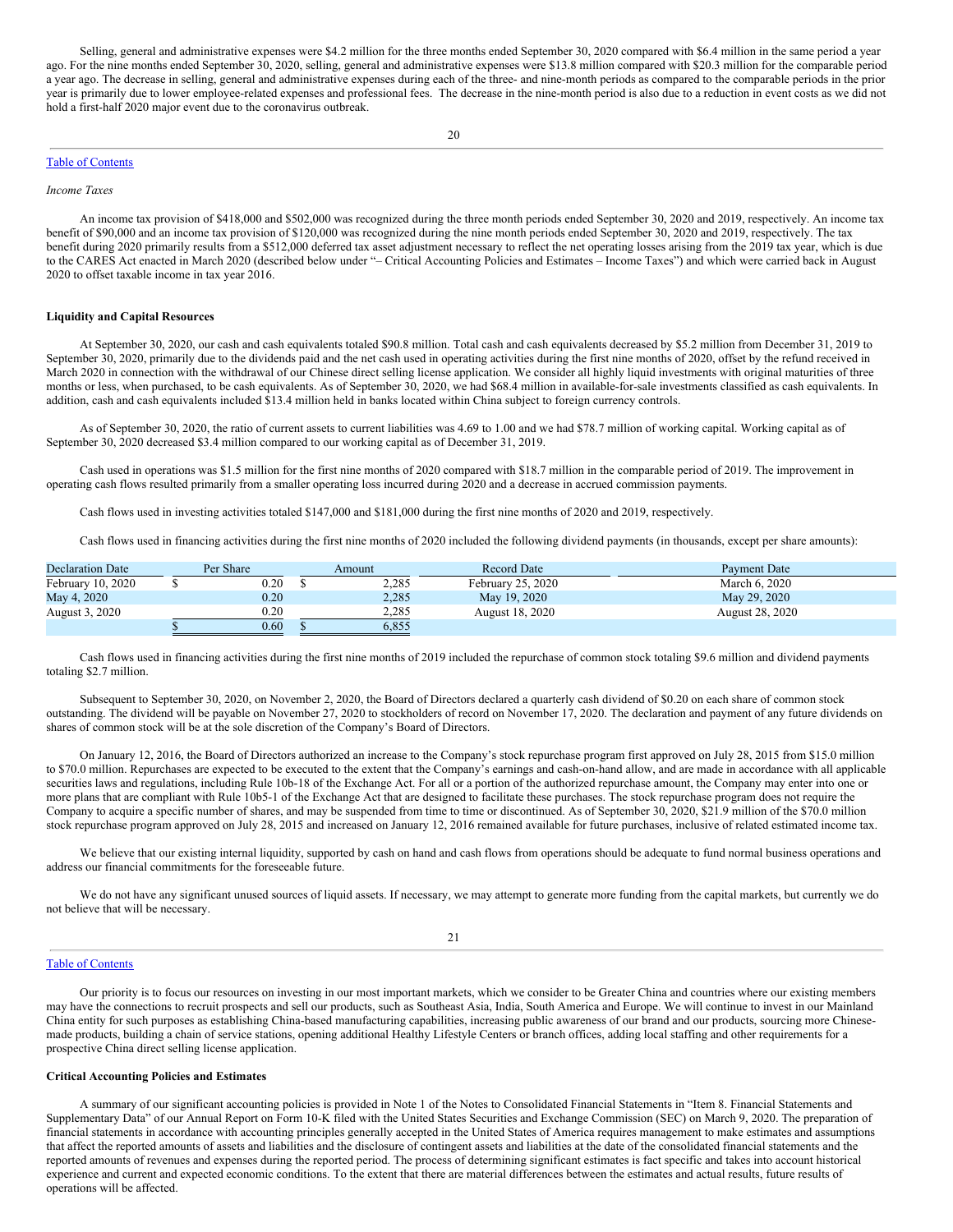Critical accounting policies and estimates are defined as both those that are material to the portrayal of our financial condition and results of operations and as those that require management's most subjective judgments. Management believes our critical accounting policies and estimates are those related to revenue recognition, as well as those used in the determination of liabilities related to member commissions and income taxes.

*Revenue Recognition.* All revenue is recognized when the performance obligations under a contract, including product vouchers sold on a stand-alone basis in Hong Kong, are satisfied. Product sales are recorded when the products are shipped and title passes to independent members. Product sales to members are made pursuant to a member agreement that provides for transfer of both title and risk of loss upon our delivery to the carrier that completes delivery to the members, which is commonly referred to as "F.O.B. Shipping Point." We primarily receive payment by credit card at the time members place orders. Our sales arrangements do not contain right of inspection or customer acceptance provisions other than general rights of return. Amounts received for unshipped product orders and unredeemed product vouchers are recorded as deferred revenue. Such amounts totaled \$1.4 million and \$2.4 million at September 30, 2020 and December 31, 2019, respectively. Shipping charges billed to members are included in net sales. Costs associated with shipments are included in cost of sales. Event and training revenue is deferred and recognized as the event or training occurs.

Additionally, deferred revenue includes advances for auto ship orders. In certain markets, when a member's cumulative commission income reaches a certain threshold, a percentage of the member's weekly commission is held back as an advance and applied to an auto ship order once the accumulated amount of the advances is sufficient to pay for the pre-selected auto ship package of the member. Such advances were \$2.0 million at September 30, 2020 and December 31, 2019.

*Commissions*. Independent members earn commissions based on total personal and group bonus volume points per weekly sales period. Each of our products are designated a specified number of bonus volume points, which is essentially a percentage of the product's wholesale price. We accrue commissions when earned and as the related revenue is recognized and pay commissions on product sales generally two weeks following the end of the weekly sales period.

Independent members may also earn incentives based on meeting certain qualifications during a designated incentive period, which may range from several weeks to up to a year. For each individual incentive, we estimate the total number of qualifiers as well as the expected per qualifier cost and accrue all costs associated with incentives throughout the qualification period. We regularly review and update, if necessary, the estimates of both qualifiers and cost as more information is obtained during the qualification period. Any resulting change in total cost is recognized over the remaining qualification period. Long-term promotions and incentives (lasting up to one year) can, in particular, result in uncertain ultimate cost. Accrued commissions, including the estimated cost of our international recognition incentive program and other supplemental programs, totaled \$3.0 million and \$2.9 million at September 30, 2020 and December 31, 2019, respectively.

22

#### Table of [Contents](#page-0-0)

*Income Taxes*. Deferred income taxes are recognized for differences between the financial reporting and tax bases of assets and liabilities at enacted statutory rates for the years in which the temporary differences are expected to be recovered or settled. We evaluate the probability of realizing the future benefits of any of our deferred tax assets and record a valuation allowance when we believe a portion or all of our deferred tax assets may not be realized. Deferred tax expense or benefit is a result of changes in deferred tax assets and liabilities. Based on the technical merits of our tax position, tax benefits may be recognized if we determine it is more likely than not that our position will be sustained on examination by tax authorities. The complex nature of these estimates requires us to anticipate the likely application of tax law and make judgments on the largest benefit that has a greater than fifty percent likelihood of being realized prior to the completion and filing of tax returns for such periods. As of September 30, 2020, we do not have a valuation allowance against our U.S. deferred tax assets. We maintain a valuation allowance in certain foreign jurisdictions with an overall tax loss. The valuation allowance will be reduced at such time as management believes it is more likely than not that the deferred tax assets will be realized. Any reductions in the valuation allowance will reduce future income tax provision.

Provision for income taxes depends on the statutory tax rates in each of the jurisdictions in which we operate. As a result of capital return activities, we determined that a portion of our current undistributed foreign earnings are no longer deemed reinvested indefinitely by our non-U.S. subsidiaries. The Tax Act, enacted on December 22, 2017 by the U.S. government, required a one-time repatriation tax on certain un-repatriated earnings of foreign subsidiaries at a rate of 15.5% tax on post-1986 foreign earnings held in cash and an 8% rate on all other post-1986 earnings. Due to the adoption of a territorial tax regime, any foreign source portion of a qualified dividend received by a 10% U.S. corporate shareholder is exempt from U.S. federal tax, therefore resulting in any future repatriation having a minimal effect on our effective tax rate. For state income tax purposes, we will continue to periodically reassess the needs of our foreign subsidiaries and update our indefinite reinvestment assertion as necessary. To the extent that additional foreign earnings are not deemed permanently reinvested, we expect to recognize additional income tax provision at the applicable U.S. state corporate tax rate(s). As of September 30, 2020, we have not recorded a state deferred tax liability for earnings to be repatriated in the future because all earnings as of September 30, 2020 have already been repatriated. All undistributed earnings in excess of 50% of current earnings on an annual basis are intended to be reinvested indefinitely as of September 30, 2020.

The U.S. Coronavirus Aid, Relief, and Economic Security ("CARES") Act was enacted on March 27, 2020. The CARES Act was enacted to provide tax relief to companies impacted by the COVID-19 pandemic. In addition to other broad changes, the CARES Act allows for a 5-year carryback period for net operating losses arising in tax years beginning after 2017 and before 2021, effectively taking advantage of differences in tax rate as a result of enactment of the Tax Act. We booked a tax benefit of \$512,000 during 2020 due to the net operating loss generated in the taxable year ended December 31, 2019.

We estimate what our effective tax rate will be for the full fiscal year at each interim reporting period and record a quarterly tax provision based on that estimated effective tax rate. Throughout the year that estimated rate may change based on variations in our business, changes in our corporate structure, changes in the geographic mix and amount of income, applicable tax laws and regulations, communications with tax authorities, as well as our estimated and actual level of annual pre-tax income. We adjust our income tax provision in the reporting period in which the change in our estimated rate occurs so that the year-to-date provision is consistent with the anticipated annual tax rate. The Company's effective tax rate projected for the year ending December 31, 2020 differs from the year ended December 31, 2019 primarily as a result of the CARES Act.

#### **Item 3. QUANTITATIVE AND QUALITATIVE DISCLOSURES ABOUT MARKET RISK**

Not applicable under smaller reporting company disclosure rules.

#### **Item 4. CONTROLS AND PROCEDURES**

#### **Disclosure Controls and Procedures**

Management, with the participation of the Company's principal executive officer and principal financial officer, evaluated the effectiveness of the design and operation of the Company's disclosure controls and procedures (as defined in Rule 13a-15(e) of the Securities Exchange Act of 1934, as amended (the "Exchange Act")) as of September 30, 2020. The Company's disclosure controls and procedures are designed to ensure that information required to be disclosed by the Company in the reports that it files or submits under the Exchange Act is recorded, processed, summarized and reported within the time periods specified in the Securities and Exchange Commission rules and forms, and that such information is accumulated and communicated to management, including the Company's principal executive officer and principal financial officer, as appropriate, to allow timely decisions regarding required disclosure. Based on this evaluation, the principal executive officer and principal financial officer concluded that our disclosure controls and procedures were effective as of September 30, 2020.

#### **Changes in Internal Control over Financial Reporting**

There were no changes in internal control over financial reporting that occurred during the fiscal quarter ended September 30, 2020 that have materially affected, or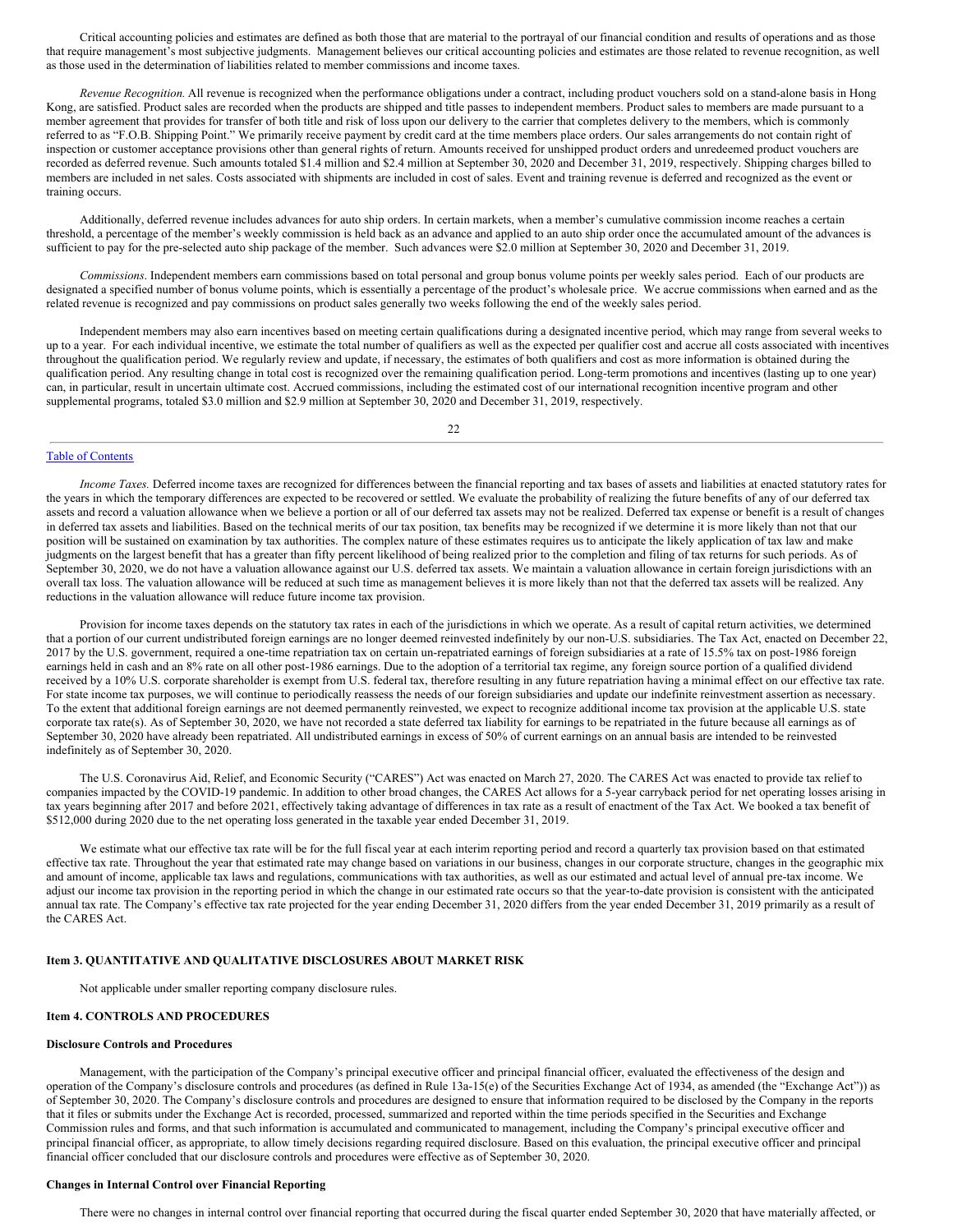#### Table of [Contents](#page-0-0)

## 23

## **PART II — OTHER INFORMATION**

#### **Item 1. LEGAL PROCEEDINGS**

Reference is made to Part II, Item 1 of the Company's Quarterly Report on Form 10-Q for the quarter ended March 31, 2020 for disclosure of a legal proceeding that has since been concluded.

### **Item 1A. RISK FACTORS**

Our operations and financial results are subject to various risks and uncertainties, including those described in Part I, Item 1A, "Risk Factors" in our Annual Report on Form 10-K for the year ended December 31, 2019, which could adversely affect our business, financial condition, results of operations, cash flows, and the trading price of our common stock. There have been no material changes to our risk factors since our Annual Report on Form 10-K for the year ended December 31, 2019, except that we are now adding the following risk factor:

#### The China legislature's recent passage of a national security law in Hong Kong may escalate political and trade tensions involving the U.S., China and Hong **Kong, which could harm our business and adversely affect our financial performance.**

On June 30, 2020, China's legislature passed a national security law that changes the way Hong Kong has been governed since the territory was handed over by England to China in 1997. This law criminalizes secessionist activities, subversion, terrorism, and collusion with a foreign country or with external elements to endanger national security in Hong Kong. The U.S. State Department has announced that the U.S. no longer considers Hong Kong to have significant autonomy from China, and the U.S. administration is taking action to end many of the U.S. government's special trade and economic relations with Hong Kong. Further, on July 14, 2020 the U.S. enacted the Hong Kong Autonomy Act, authorizing the U.S. administration to impose sanctions against individuals and entities determined to materially contribute to the erosion of Hong Kong's autonomy, as well as to punish financial institutions that facilitate certain significant transactions. These and other recent actions may represent an escalation in political and trade tensions involving the U.S, China and Hong Kong, which could harm our business. A continued deterioration in these political or economic relations or other future unforeseen problems could disrupt our China and Hong Kong operations (including our Hong Kong office and employees), adversely affect the distribution of our products, reduce our net sales, increase the cost of conducting our operations, or result in retaliatory actions against U.S. interests, any of which could have a material adverse effect on our results of operations, financial condition and business.

### **Item 2. UNREGISTERED SALES OF EQUITY SECURITIES AND USE OF PROCEEDS**

None.

## **Item 3. DEFAULTS UPON SENIOR SECURITIES**

None.

#### **Item 4. MINE SAFETY DISCLOSURES**

Not applicable.

#### **Item 5. OTHER INFORMATION**

None.

#### **Item 6. EXHIBITS**

| Exhibit<br>Number     | <b>Exhibit Description</b>                                                                                                                              |
|-----------------------|---------------------------------------------------------------------------------------------------------------------------------------------------------|
|                       |                                                                                                                                                         |
| 31.1                  | Certification of Principal Executive Officer pursuant to Exchange Act Rules 13a-14(a) and 15d-14(a), as adopted pursuant to Section 302 of the          |
|                       | Sarbanes-Oxley Act of 2002.                                                                                                                             |
| 31.2                  | Certification of Principal Financial Officer pursuant to Exchange Act Rules 13a-14(a) and 15d-14(a), as adopted pursuant to Section 302 of the          |
|                       | Sarbanes-Oxley Act of 2002.                                                                                                                             |
| 32.1                  | Certifications of Principal Executive Officer and Principal Financial Officer pursuant to 18 U.S.C. Section 1350, as adopted pursuant to Section 906 of |
|                       | the Sarbanes-Oxley Act of 2002.                                                                                                                         |
| <i>101.INS</i>        | Instance Document - the instance document does not appear in the Interactive Data File because its XBRL tags are embedded within the Inline XBRL        |
|                       | document                                                                                                                                                |
| <i>101.SCH</i>        | Inline XBRL Taxonomy Extension Schema                                                                                                                   |
| 101.CAL               | Inline XBRL Taxonomy Extension Calculation                                                                                                              |
| <i><b>101.DEF</b></i> | Inline XBRL Taxonomy Extension Definition                                                                                                               |
| 101.LAB               | Inline XBRL Taxonomy Extension Labels                                                                                                                   |
| <b>101.PRE</b>        | Inline XBRL Taxonomy Extension Presentation                                                                                                             |
| 104                   | Cover Page Interactive Data File (formatted as Inline XBRL and contained in Exhibit 101)                                                                |
|                       |                                                                                                                                                         |

### 24

### Table of [Contents](#page-0-0)

### **SIGNATURES**

Pursuant to the requirements of the Securities Exchange Act of 1934, the registrant has duly caused this report to be signed on its behalf by the undersigned thereunto duly authorized.

NATURAL HEALTH TRENDS CORP.

Date: November 4, 2020 /s/ Timothy S. Davidson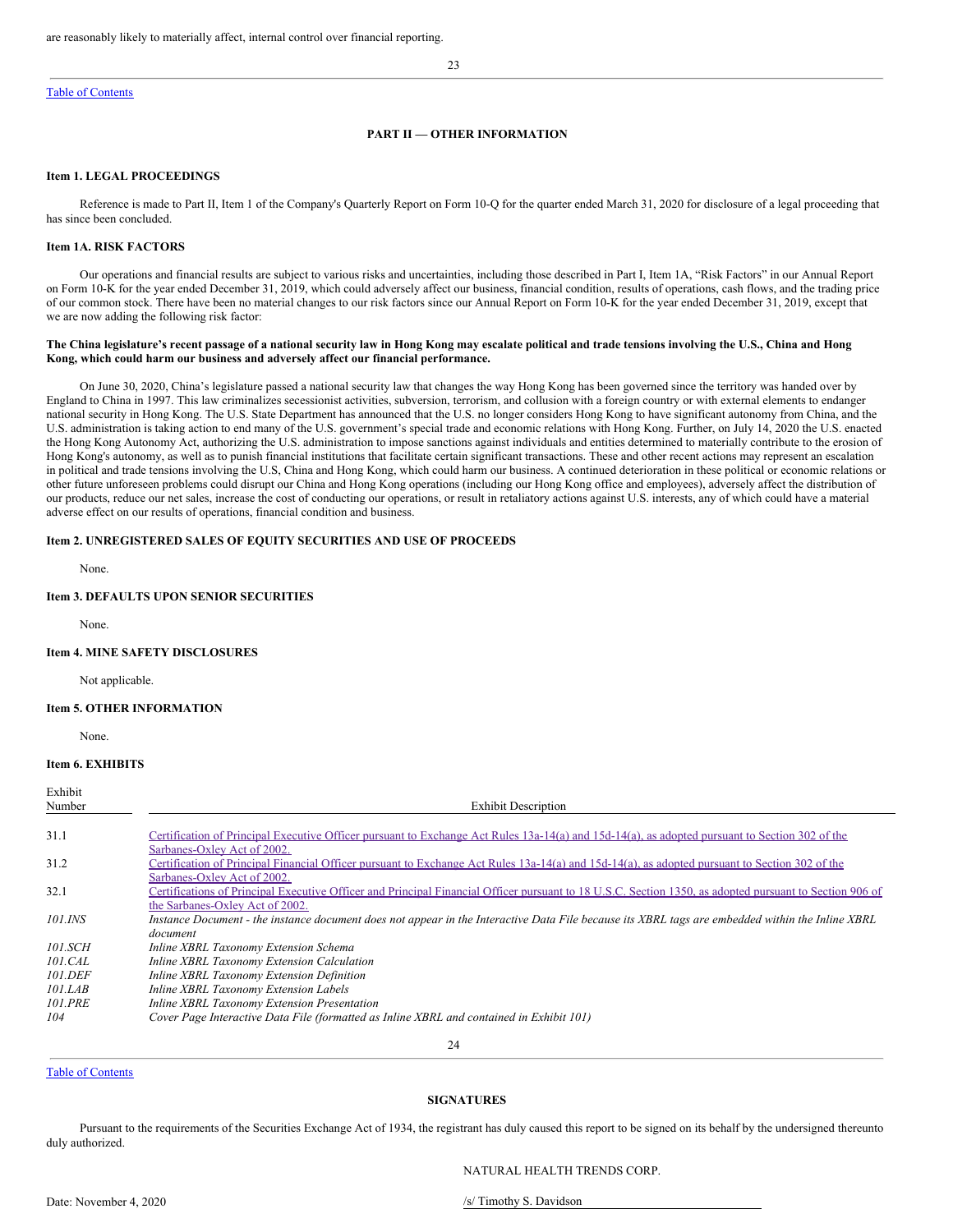## Table of [Contents](#page-0-0)

Exhibit

## 25

|                   | <b>EXHIBIT INDEX</b> |                            |  |  |  |  |  |  |
|-------------------|----------------------|----------------------------|--|--|--|--|--|--|
| Exhibit<br>Number |                      | <b>Exhibit Description</b> |  |  |  |  |  |  |
| - - -             |                      |                            |  |  |  |  |  |  |

| 31.1           | Certification of Principal Executive Officer pursuant to Exchange Act Rules 13a-14(a) and 15d-14(a), as adopted pursuant to Section 302 of the          |
|----------------|---------------------------------------------------------------------------------------------------------------------------------------------------------|
|                | Sarbanes-Oxley Act of 2002.                                                                                                                             |
| 31.2           | Certification of Principal Financial Officer pursuant to Exchange Act Rules 13a-14(a) and 15d-14(a), as adopted pursuant to Section 302 of the          |
|                | Sarbanes-Oxley Act of 2002.                                                                                                                             |
| 32.1           | Certifications of Principal Executive Officer and Principal Financial Officer pursuant to 18 U.S.C. Section 1350, as adopted pursuant to Section 906 of |
|                | the Sarbanes-Oxley Act of 2002.                                                                                                                         |
| 101.INS        | Instance Document - the instance document does not appear in the Interactive Data File because its XBRL tags are embedded within the Inline XBRL        |
|                | document                                                                                                                                                |
| 101.SCH        | Inline XBRL Taxonomy Extension Schema                                                                                                                   |
| 101.CAL        | Inline XBRL Taxonomy Extension Calculation                                                                                                              |
| <i>101.DEF</i> | Inline XBRL Taxonomy Extension Definition                                                                                                               |
| 101.LAB        | Inline XBRL Taxonomy Extension Labels                                                                                                                   |
| <b>101.PRE</b> | Inline XBRL Taxonomy Extension Presentation                                                                                                             |
| 104            | Cover Page Interactive Data File (formatted as Inline XBRL and contained in Exhibit 101)                                                                |
|                |                                                                                                                                                         |

26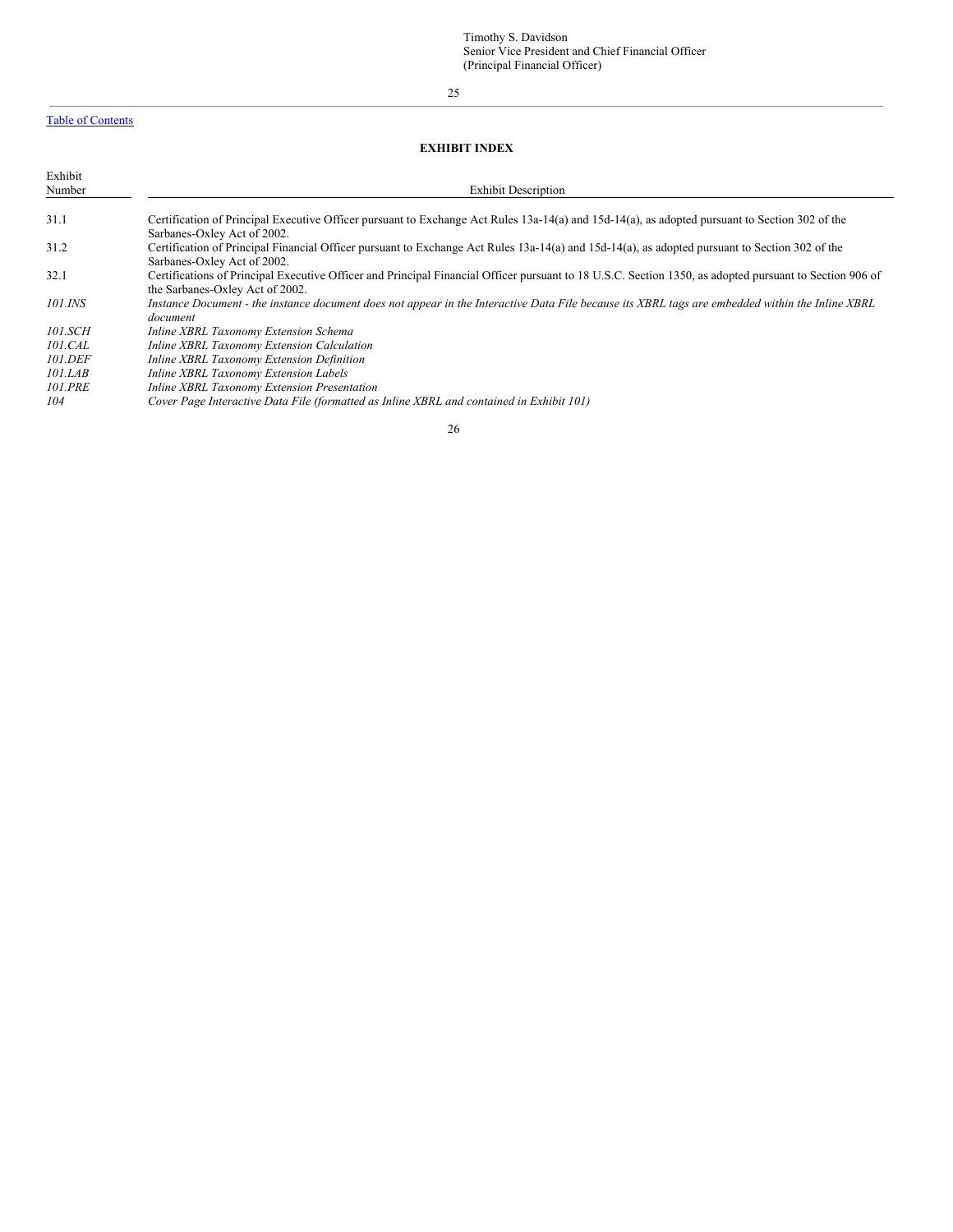<span id="page-20-0"></span>I, Chris T. Sharng, certify that:

1. I have reviewed this Quarterly Report on Form 10-Q of Natural Health Trends Corp.;

2. Based on my knowledge, this report does not contain any untrue statement of a material fact or omit to state a material fact necessary to make the statements made, in light of the circumstances under which such statements were made, not misleading with respect to the period covered by this report;

3. Based on my knowledge, the financial statements, and other financial information included in this report, fairly present in all material respects the financial condition, results of operations and cash flows of the registrant as of, and for, the periods presented in this report;

4. The registrant's other certifying officer(s) and I are responsible for establishing and maintaining disclosure controls and procedures (as defined in Exchange Act Rules 13a-15(e) and 15d-15(e)) and internal control over financial reporting (as defined in Exchange Act Rules 13a-15(f) and 15d-15(f)) for the registrant and have:

a) Designed such disclosure controls and procedures, or caused such disclosure controls and procedures to be designed under our supervision, to ensure that material information relating to the registrant, including its consolidated subsidiaries, is made known to us by others within those entities, particularly during the period in which this report is being prepared;

b) Designed such internal control over financial reporting, or caused such internal control over financial reporting to be designed under our supervision, to provide reasonable assurance regarding the reliability of financial reporting and the preparation of financial statements for external purposes in accordance with generally accepted accounting principles;

c) Evaluated the effectiveness of the registrant's disclosure controls and procedures and presented in this report our conclusions about the effectiveness of the disclosure controls and procedures, as of the end of the period covered by this report based on such evaluation; and

d) Disclosed in this report any change in the registrant's internal control over financial reporting that occurred during the registrant's most recent fiscal quarter (the registrant's fourth fiscal quarter in the case of an annual report) that has materially affected, or is reasonably likely to materially affect, the registrant's internal control over financial reporting; and

5. The registrant's other certifying officer(s) and I have disclosed, based on our most recent evaluation of internal control over financial reporting, to the registrant's auditors and the audit committee of the registrant's board of directors (or persons performing the equivalent functions):

a) All significant deficiencies and material weaknesses in the design or operation of internal control over financial reporting which are reasonably likely to adversely affect the registrant's ability to record, process, summarize and report financial information; and

b) Any fraud, whether or not material, that involves management or other employees who have a significant role in the registrant's internal control over financial reporting.

Date: November 4, 2020 /s/ Chris T. Sharng

Chris T. Sharng President (Principal Executive Officer)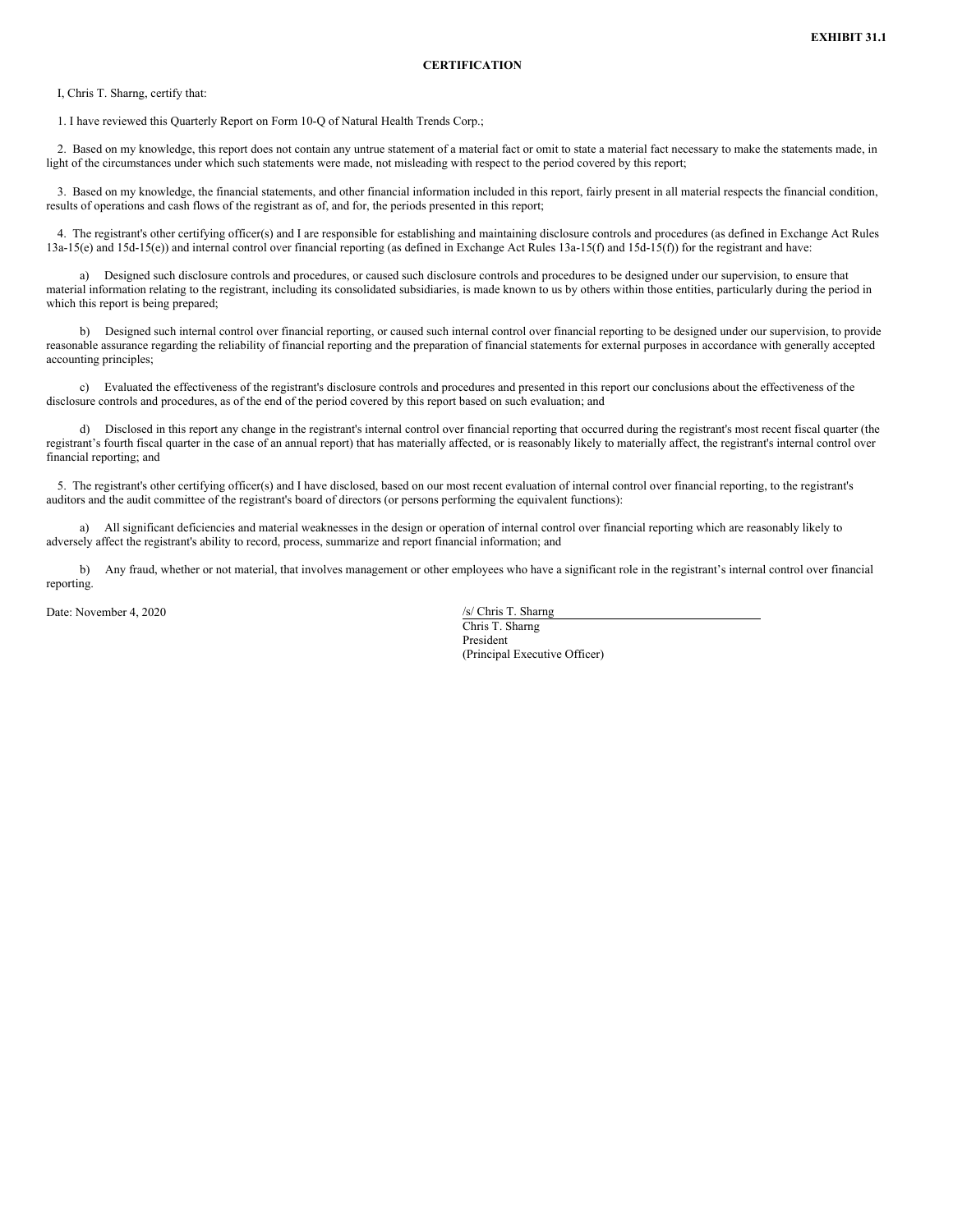<span id="page-21-0"></span>I, Timothy S. Davidson, certify that:

1. I have reviewed this Quarterly Report on Form 10-Q of Natural Health Trends Corp.;

2. Based on my knowledge, this report does not contain any untrue statement of a material fact or omit to state a material fact necessary to make the statements made, in light of the circumstances under which such statements were made, not misleading with respect to the period covered by this report;

3. Based on my knowledge, the financial statements, and other financial information included in this report, fairly present in all material respects the financial condition, results of operations and cash flows of the registrant as of, and for, the periods presented in this report;

4. The registrant's other certifying officer(s) and I are responsible for establishing and maintaining disclosure controls and procedures (as defined in Exchange Act Rules 13a-15(e) and 15d-15(e)) and internal control over financial reporting (as defined in Exchange Act Rules 13a-15(f) and 15d-15(f)) for the registrant and have:

a) Designed such disclosure controls and procedures, or caused such disclosure controls and procedures to be designed under our supervision, to ensure that material information relating to the registrant, including its consolidated subsidiaries, is made known to us by others within those entities, particularly during the period in which this report is being prepared;

b) Designed such internal control over financial reporting, or caused such internal control over financial reporting to be designed under our supervision, to provide reasonable assurance regarding the reliability of financial reporting and the preparation of financial statements for external purposes in accordance with generally accepted accounting principles;

c) Evaluated the effectiveness of the registrant's disclosure controls and procedures and presented in this report our conclusions about the effectiveness of the disclosure controls and procedures, as of the end of the period covered by this report based on such evaluation; and

d) Disclosed in this report any change in the registrant's internal control over financial reporting that occurred during the registrant's most recent fiscal quarter (the registrant's fourth fiscal quarter in the case of an annual report) that has materially affected, or is reasonably likely to materially affect, the registrant's internal control over financial reporting; and

5. The registrant's other certifying officer(s) and I have disclosed, based on our most recent evaluation of internal control over financial reporting, to the registrant's auditors and the audit committee of the registrant's board of directors (or persons performing the equivalent functions):

a) All significant deficiencies and material weaknesses in the design or operation of internal control over financial reporting which are reasonably likely to adversely affect the registrant's ability to record, process, summarize and report financial information; and

b) Any fraud, whether or not material, that involves management or other employees who have a significant role in the registrant's internal control over financial reporting.

Date: November 4, 2020 /s/ Timothy S. Davidson

Timothy S. Davidson Senior Vice President and Chief Financial Officer (Principal Financial Officer)